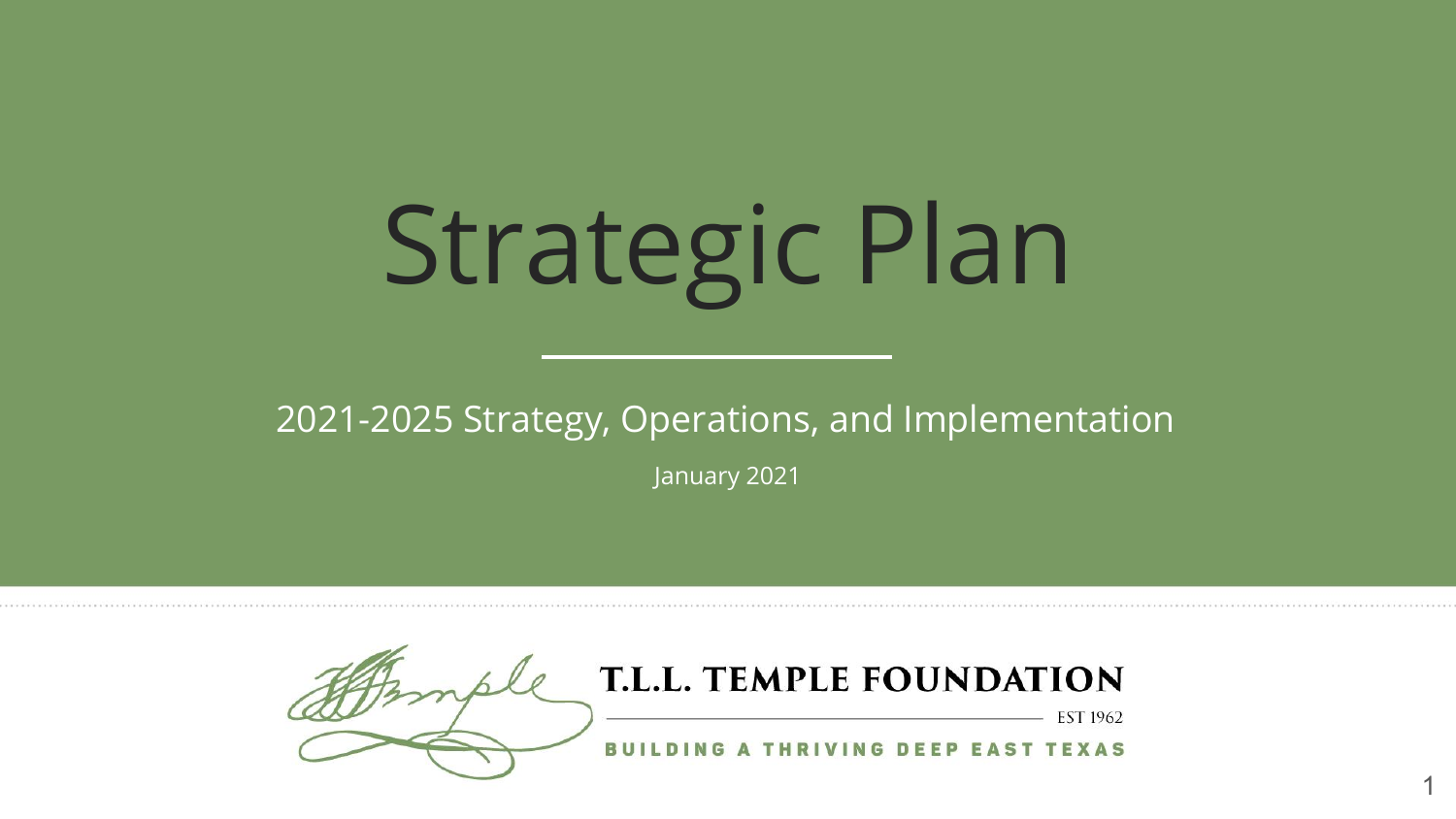#### Table of Contents

#### **● Introduction**

- Organizational Overview
- Service Area Data
- **Program Strategy**
- Evaluation and Learning
- Conclusion

#### **Content**

- 2016 Strategic Plan Context and Lessons Learned
- Groundwork for 2020 Strategic Plan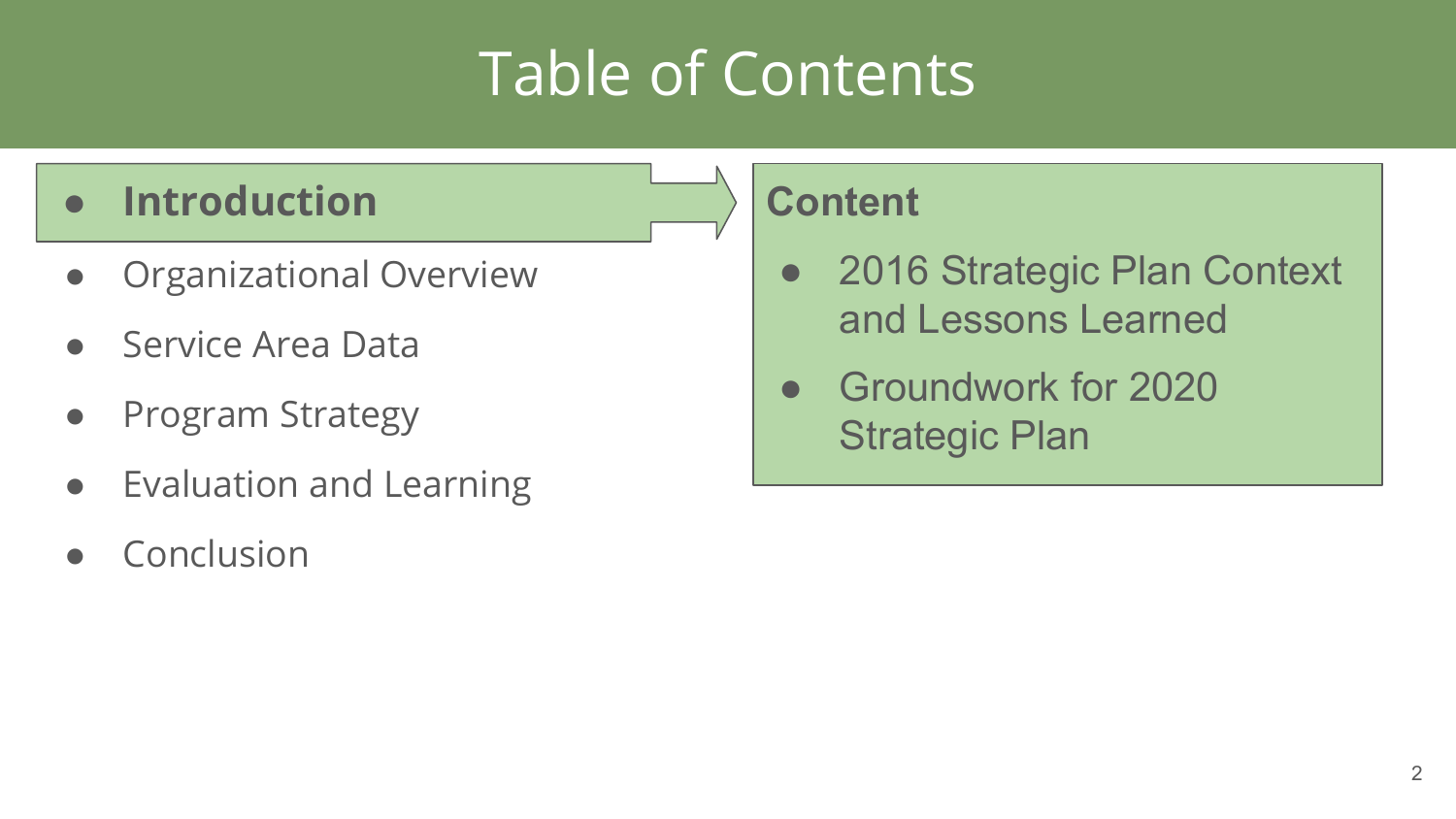#### Grounding for our 2020 Strategic Plan

- The foundation has historically been a general purpose responsive grantmaker operating in six broad program areas: education, economic opportunity, health, human services, arts and culture, and conservation.
- In 2016, the foundation adopted a strategic plan with a few specified areas of strategic focus. Our experience implementing that plan convinced us that we can continue to grow our impact by focusing more proactively and strategically on key areas of need in our communities.
- For our 2020 strategic plan, the foundation identified a few highly strategic areas in which we will be more proactive and take on an active leadership role.
- Even as we go deeper on areas of strategic focus, we will maintain our commitment to funding direct service grantmaking, long-term areas of interest, and solutions we know work and that have impact.
- We will also, in the near-term, continue to respond to regional challenges exacerbated by the COVID-19 pandemic.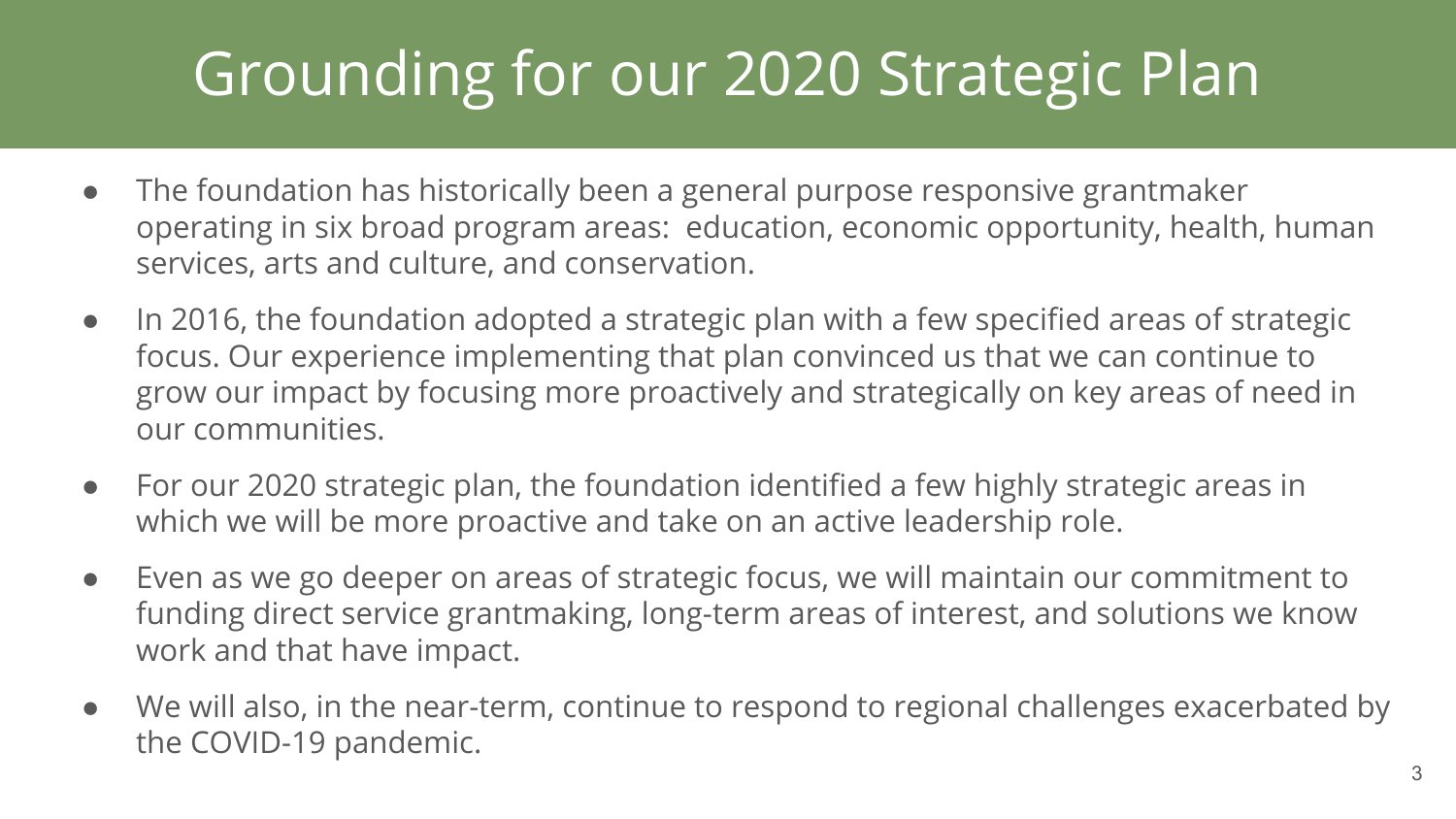#### Table of Contents

- Introduction
- **● Organizational Overview**
- Service Area Data
- Program Strategy
- Evaluation and Learning
- Conclusion

#### **Content**

- **Mission**
- **Geographic Focus**
- **Population Served**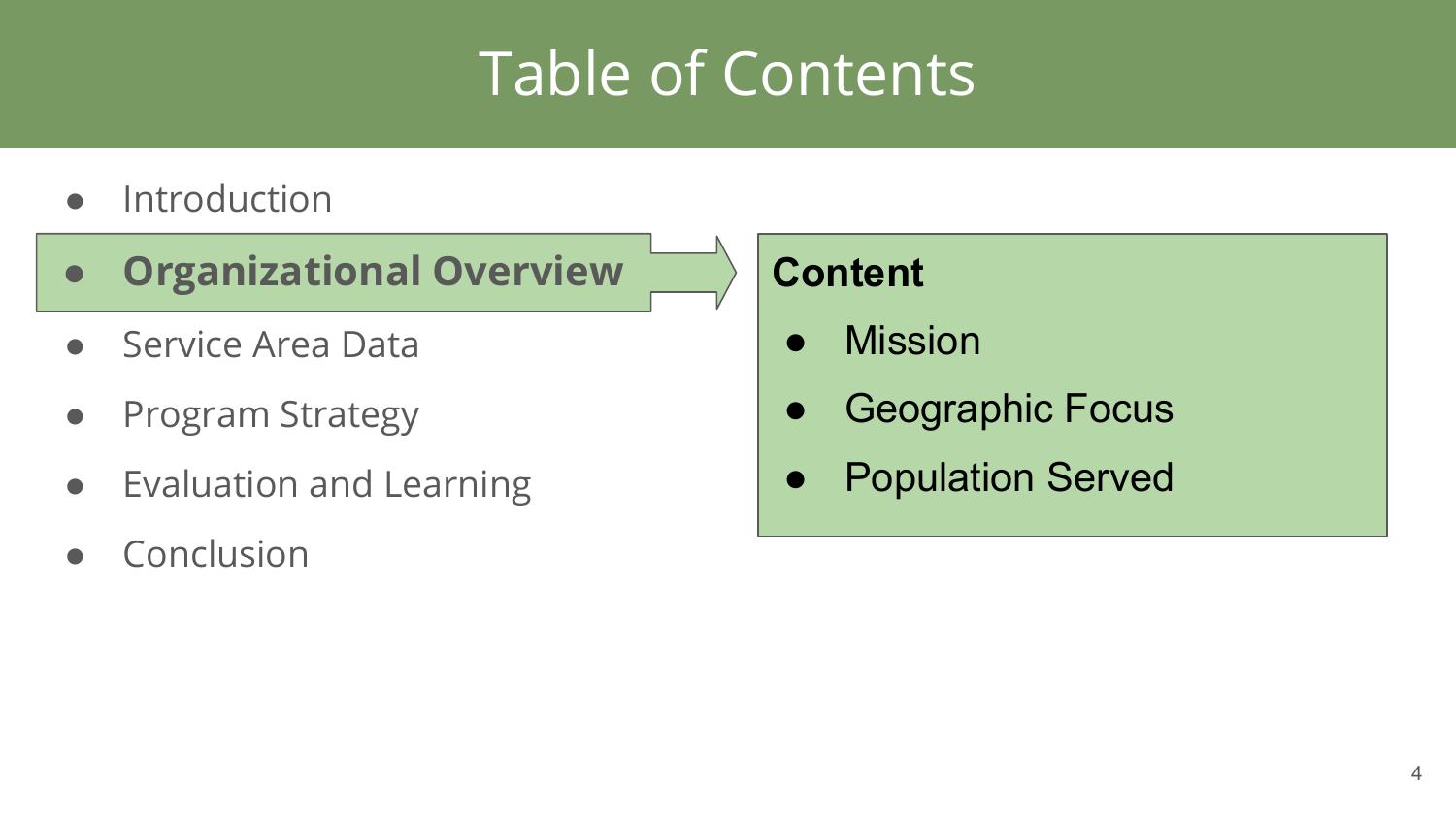#### The Foundation's Mission and Beliefs

#### **Mission**

**The T.L.L Temple Foundation works alongside rural communities to build a thriving East Texas and to alleviate poverty, creating access and opportunity for all.**

#### **Beliefs**

- We believe in the inherent dignity–the value and worth–of each individual.
- We work toward equitable outcomes for all people.
- We recognize and value diverse perspectives.
- We believe in the importance of being a good neighbor and giving back to communities in our region.
- We will act ethically and with integrity.
- We value learning and are committed to utilizing available knowledge and to developing new knowledge.
- We are committed to partnering with others to advance shared goals, and we rely on strong nonprofit partners to fulfill our mission.
- Rural people and rural places are important to us. We recognize the challenges of rural isolation and are committed to bringing resources to rural communities in East Texas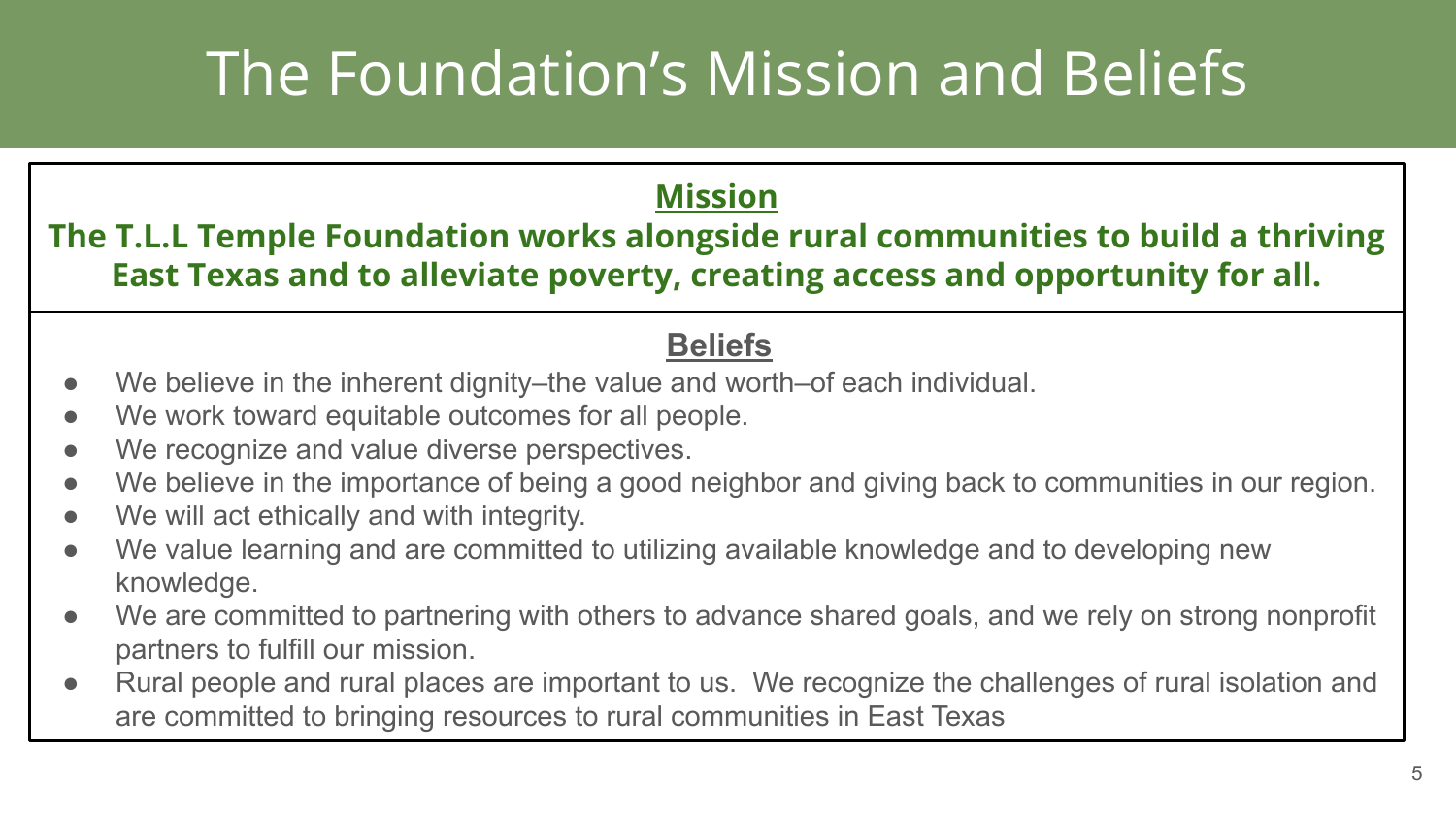## Geographic Focus

- The foundation is focused on impacting rural communities in 24 counties:
	- East Texas: Anderson, Angelina, Bowie, Cass, Cherokee, Hardin, Harris, Houston, Jasper, Jefferson, Liberty, Nacogdoches, Newton, Orange, Panola, Polk, Rusk, Sabine, San Augustine, San Jacinto, Shelby, Trinity, Tyler
	- Arkansas: Miller County
- We appreciate the unique strengths, challenges, and diversity of the communities we serve. Our team regularly visits communities across the region to form personal relationships and understand local context and priorities.
- Most of the grants we make are to organizations within our rural counties. We do occasionally support organizations based in Houston or outside our area of geographic focus when there is a direct benefit to residents of our rural counties.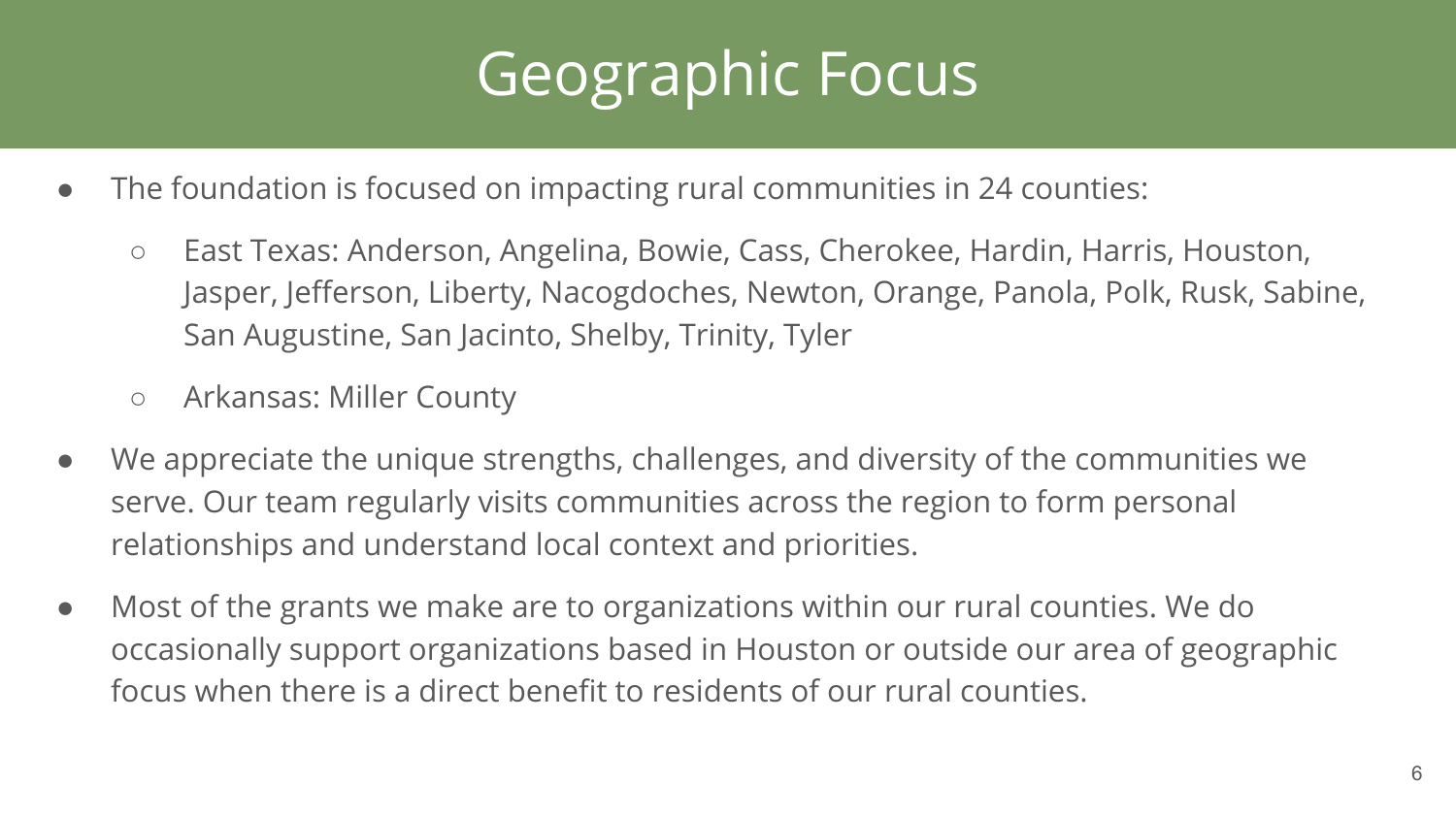#### Population Served

**Overall Population**

- The 24 counties we serve are home to 5.7 million people—4.5 million in Harris County alone.
- Compared to the rest of Texas and the U.S., residents of our 24 counties (not counting Houston) skew older, are more likely to face poverty, are less likely to be Hispanic or immigrants, and on average have lower health and educational outcomes.
- Nearly all our population growth is projected to be in the Hispanic population, which skews younger than the overall population.

- **Our Focus** We primarily focus on helping residents of our rural communities address their most pressing challenges.
	- We also place an emphasis in our work on efforts that serve youth and families with children as the future of our thriving region.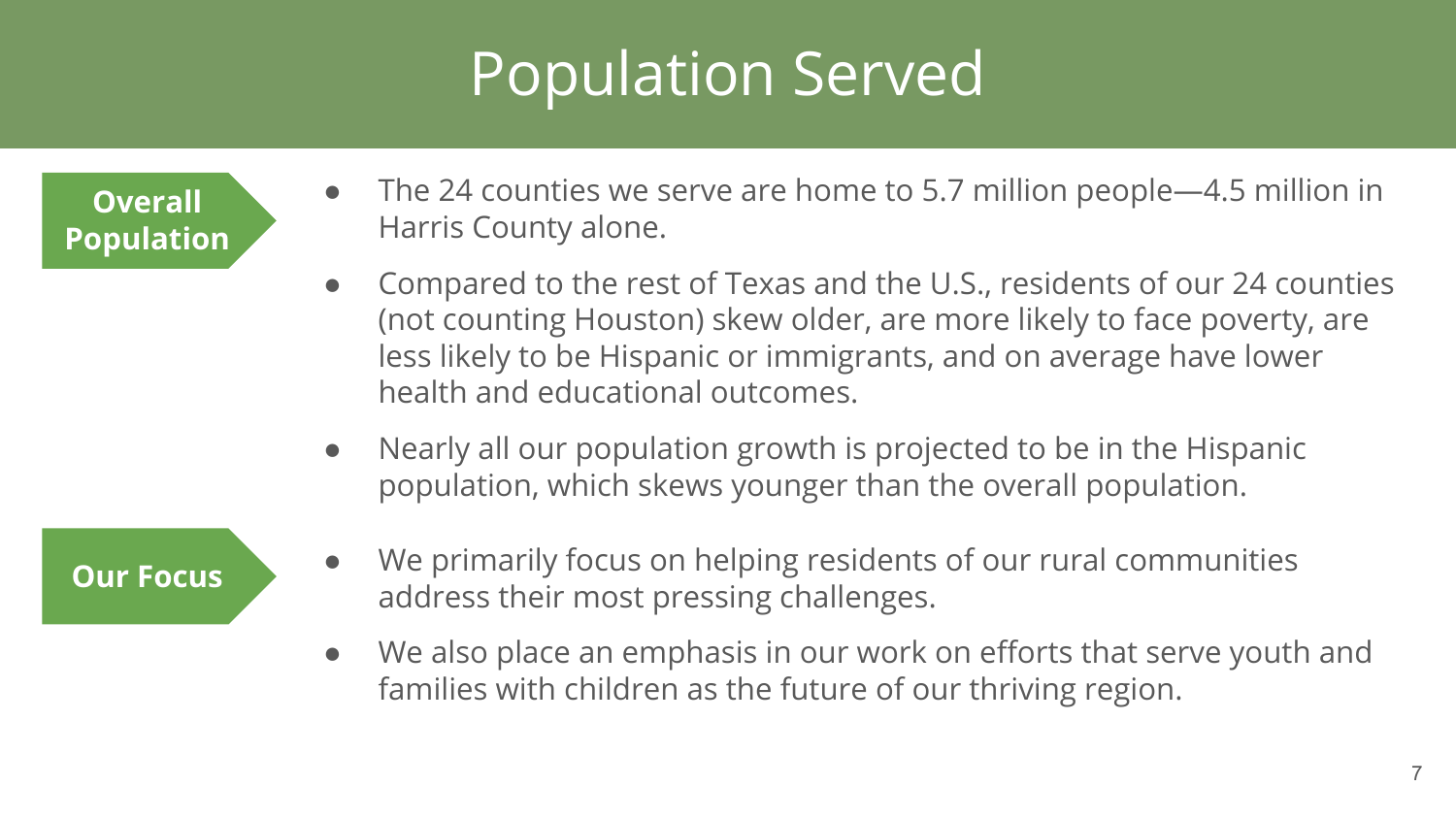#### Table of Contents

- **•** Introduction
- Organizational Overview
- **● Service Area Data**
- Program Strategy
- Evaluation and Learning
- Conclusion

#### **Content**

- **Context on Service Area**
- Poverty
- **General Demographics**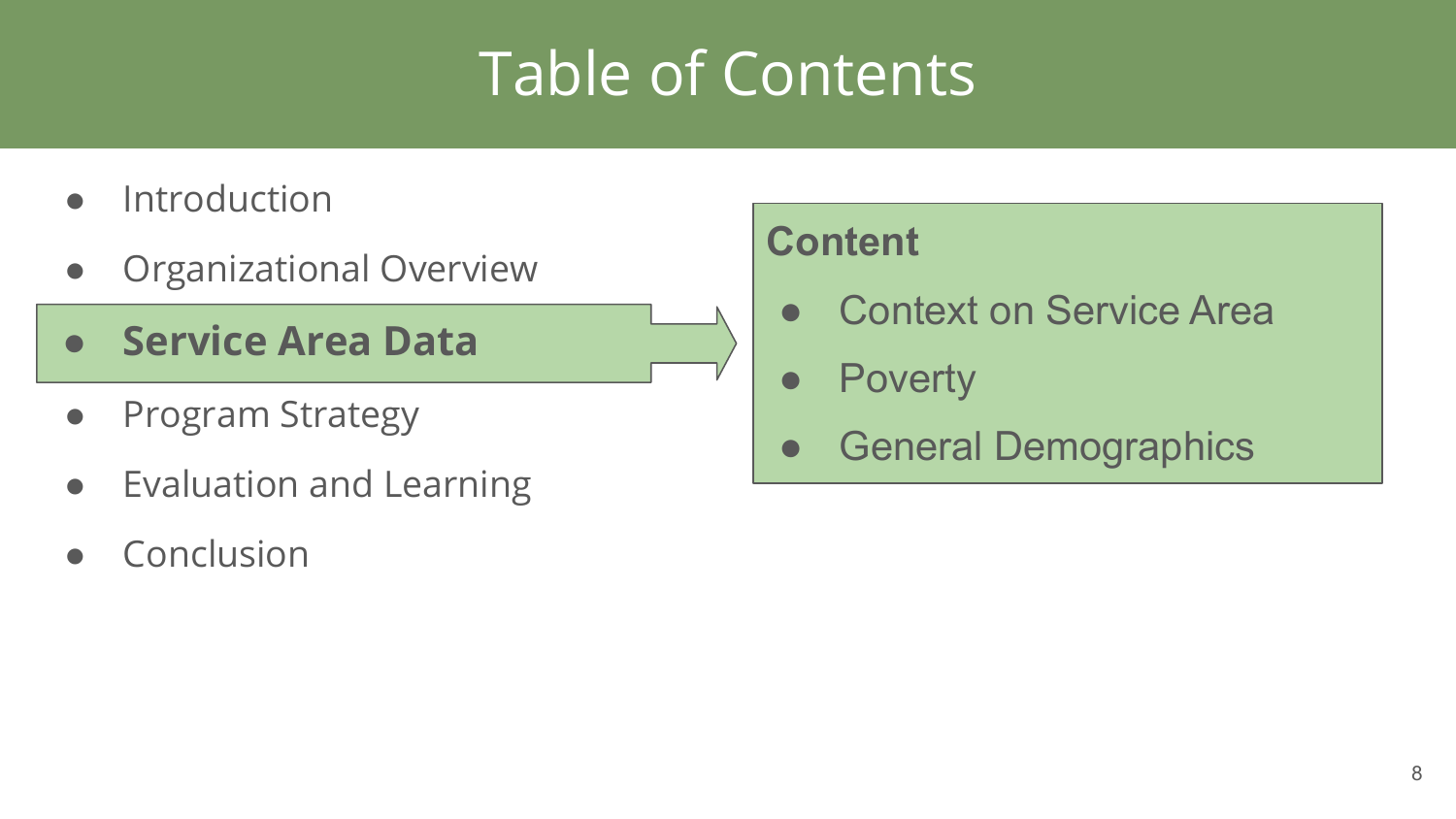#### Context on our Service Area

In 2016, when the foundation first articulated its mission, we knew access to resources and opportunities was important. We also had a sense for the role poverty played. What we know now is that poverty expresses itself across education, economic opportunity, health, and human services. Even though we have these issues as program areas, we are not focused upon discrete populations that face a single challenge. Residents of our mostly rural service area confront multiple challenges every day, and those challenges are often intergenerational.

Poverty is present across our entire service area. Remoteness and proximity to resources (which tend to be located in our largest communities such as Jasper, Lufkin, Nacogdoches, Jacksonville, Beaumont, or Texarkana) play a role in how services are delivered and how interventions are designed. Each community or county has assets to build upon and some have more "anchor" institutions - like a hospital, a college, or a strong business community. There is good news, and there are challenges in all of the issue areas and across all of the geographies and populations that interest the foundation. <sup>9</sup>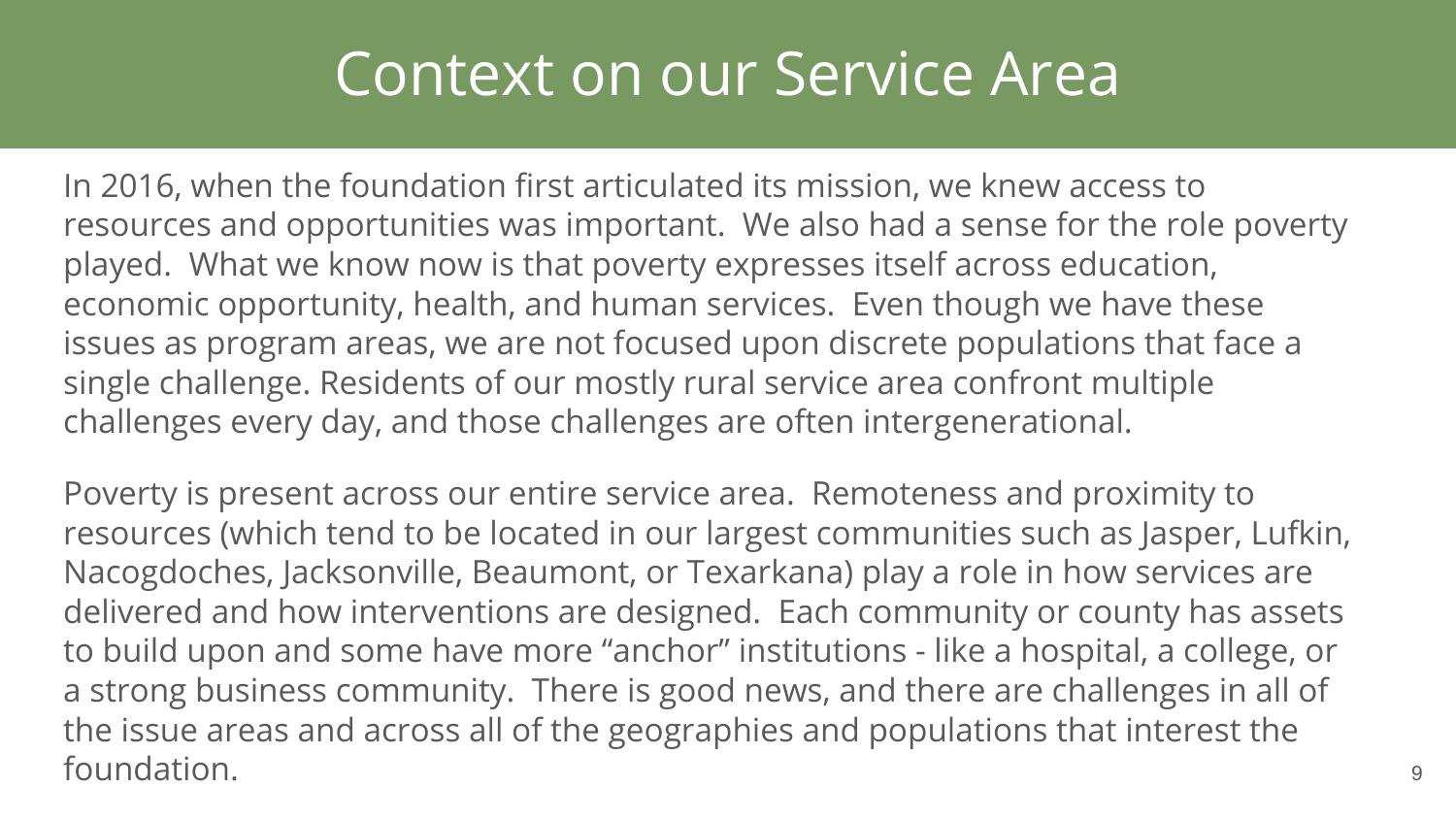#### Poverty Data\*

- Poverty is widespread across the region, with rates higher than state and national averages
	- 17.4% of East Texas residents live in poverty vs. 13.6% in TX and in the Southern US
	- 27.3% of East Texas children live below the poverty line with counties ranging from 17% to 40.8%
- Unemployment overall is 4.7% in DETCOG (TX=3.5%) and is concentrated in some ages and places
- Poverty is interlinked with health, housing, education and safety; is often multi-generational; and can be very difficult to address
- COVID-19 has increased unemployment and exacerbated poverty and issues impacted by poverty such as food insecurity

10 Source(s): U.S. Census Bureau (2019) Small Area Income and Poverty Estimates (SAIPE) Program, County Health Rankings & Roadmaps 2020. www.countyhealthrankings.org, Texas Workforce Commission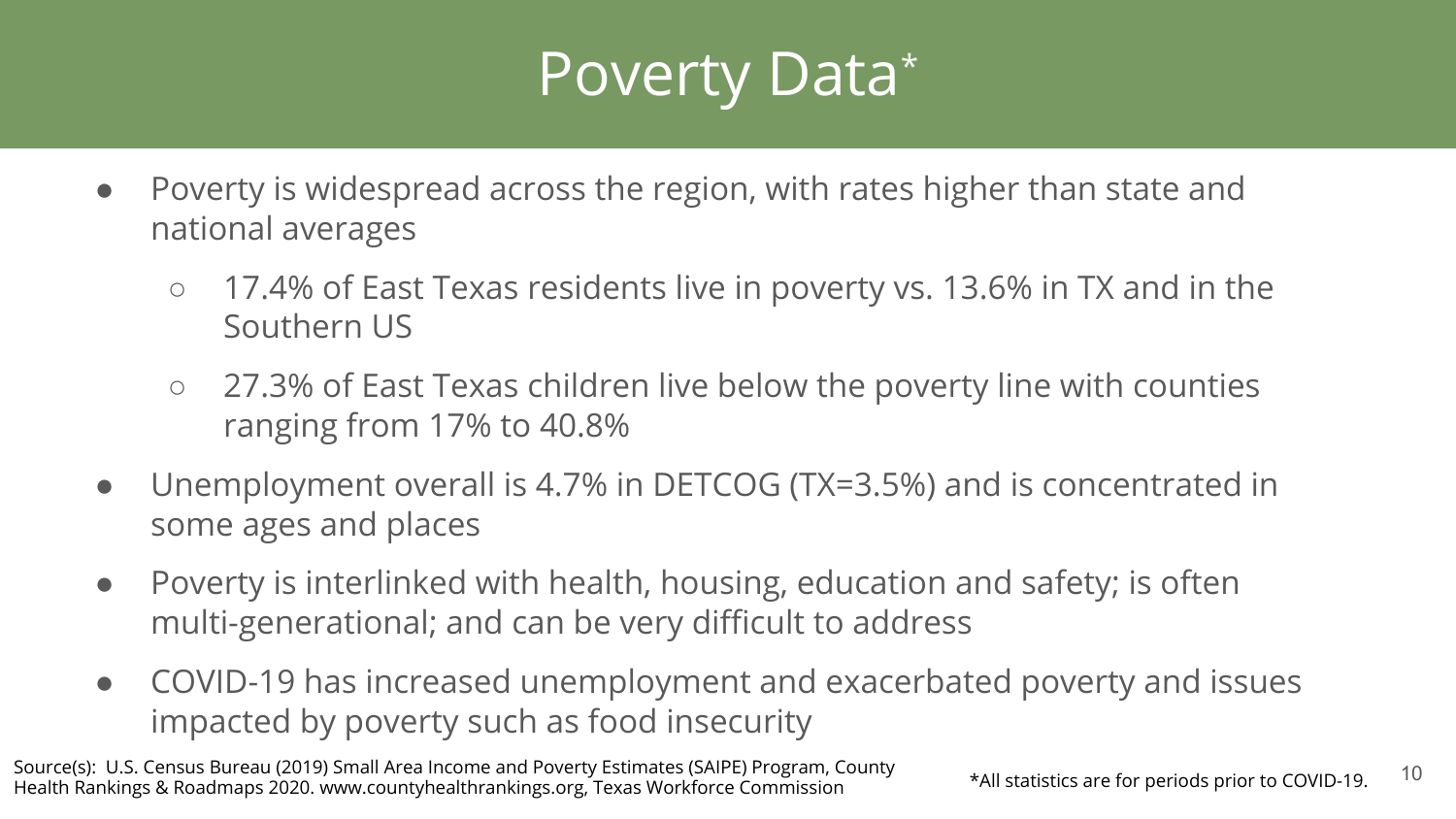## General Demographics (1 of 2)

|                           |                                                                                                                                                   | <b>Data</b>                                              | <b>Key Trends/Facts</b>                                                                                                                                                                                            |
|---------------------------|---------------------------------------------------------------------------------------------------------------------------------------------------|----------------------------------------------------------|--------------------------------------------------------------------------------------------------------------------------------------------------------------------------------------------------------------------|
| <b>Overall</b>            | $\bullet$ Total<br>• W/O Harris County                                                                                                            | $\bullet$ 5.7M<br>$\bullet$ 1.2M                         | • Counties along I-69/US-59 growing population, other<br>counties holding or losing population<br>• Most (w/o Harris County) live in rural areas, including<br>in Nacogdoches and Angelina which are micropolitans |
| Age                       | $0 - 18$<br>$• 18-24$<br>$• 25-65$<br>65+<br>$\bullet$                                                                                            | $\bullet$ 26%<br>$\bullet$ 10%<br>• 53%<br>$\bullet$ 11% | • Similar to Texas averages<br>• Skews older w/o Harris County                                                                                                                                                     |
| Race/<br><b>Ethnicity</b> | • White<br><b>Latinx/Hispanic</b><br>$\bullet$<br><b>African-American</b><br>$\bullet$<br><b>Native</b><br>$\bullet$<br><b>Other</b><br>$\bullet$ | • 38%<br>• 36%<br>• 19%<br>$\bullet$ <1%<br>$\bullet$ 7% | • Skews white vs Texas w/o Harris County<br>• White population is largely flat (but declining as an<br>overall percentage)<br>• Majority of current and projected growth driven by<br>Hispanic population          |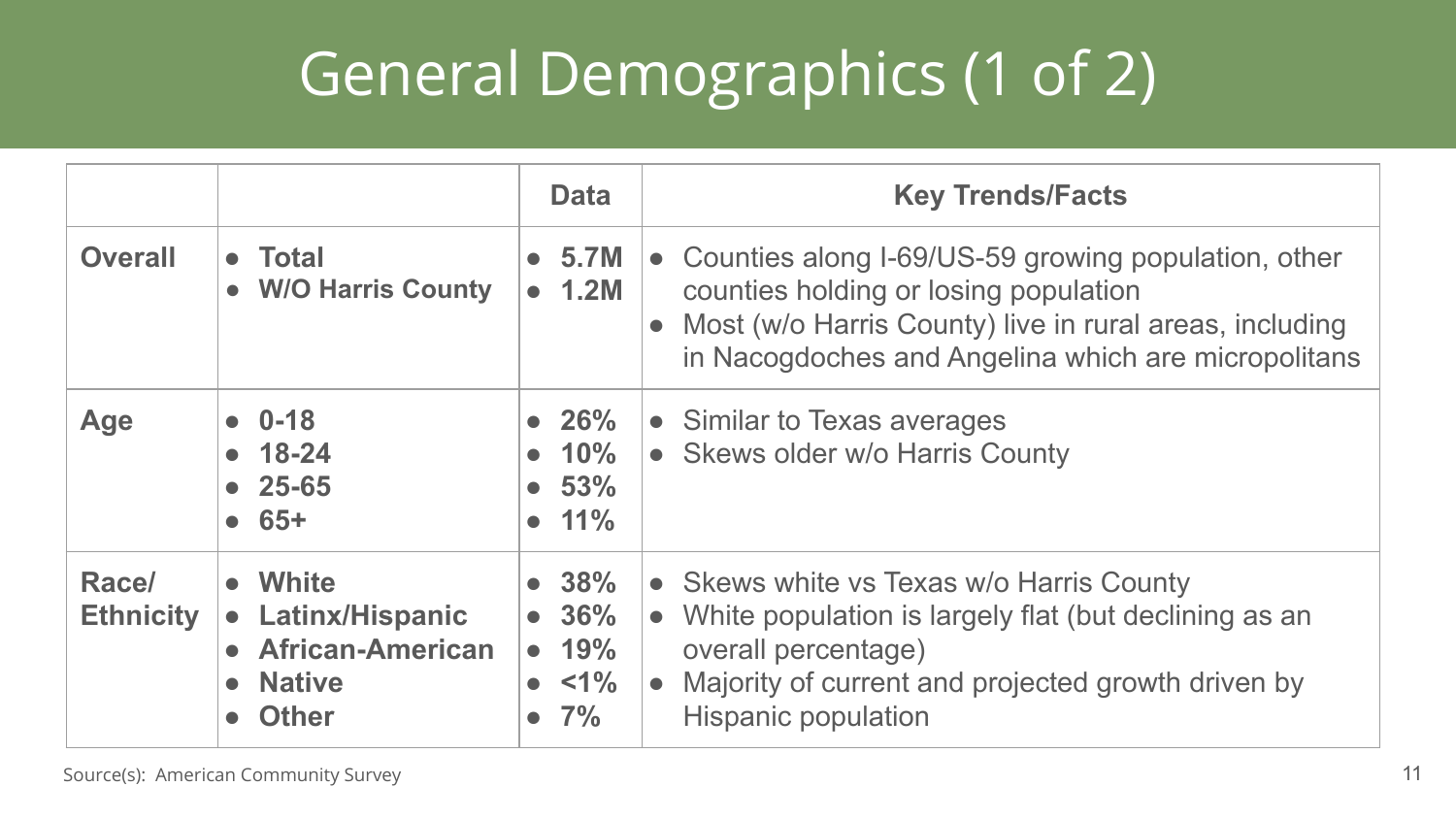## General Demographics\* (2 of 2)

|                                                                |                                                                                                | Data*                                                                                                                                           | <b>Key Trends/Facts</b>                                                                                                                                                                                                                                   |
|----------------------------------------------------------------|------------------------------------------------------------------------------------------------|-------------------------------------------------------------------------------------------------------------------------------------------------|-----------------------------------------------------------------------------------------------------------------------------------------------------------------------------------------------------------------------------------------------------------|
| Income/<br><b>Poverty</b>                                      | $\bullet$ <\$25K<br>$$25-$75K$<br>$•$ \$75-200K<br>$•$ \$200K+                                 | $\bullet$ 30.7% (TX=19.8%)<br>$\bullet$ 43.6% (TX=39.5%)<br>$\bullet$ 24.0% (TX=33.6%)<br>$\bullet$ 1.7% (TX=10.1%)<br><b>W/O Harris County</b> | • From 2010-2018, number of people in<br>poverty increased 16% but poverty rates<br>declined slightly in 16 of 22 counties<br>• % on SNAP up in 17 of 22 counties<br>Skews toward lower wage jobs and higher<br>un/underemployment vs. TX                 |
| <b>Education</b><br><b>Level</b><br>(25 <sub>8</sub><br>Older) | $\bullet$ < HS<br>$\bullet$ HS<br>• Some college<br>• Associates<br>• Bachelors<br>• Post-Grad | $\bullet$ 11.2%<br>• 37.8%<br>• 24.0%<br>• 6.6%<br>• 10.2%<br>• 4.5%                                                                            | • High school completion is close to, but<br>slightly below state average<br>• 6% below TX average for students enrolling<br>directly into higher education from HS<br>• 25.3% of Texans >25 have a higher<br>education degree vs. 21.5% for service area |
|                                                                |                                                                                                | <b>W/O Harris County</b>                                                                                                                        |                                                                                                                                                                                                                                                           |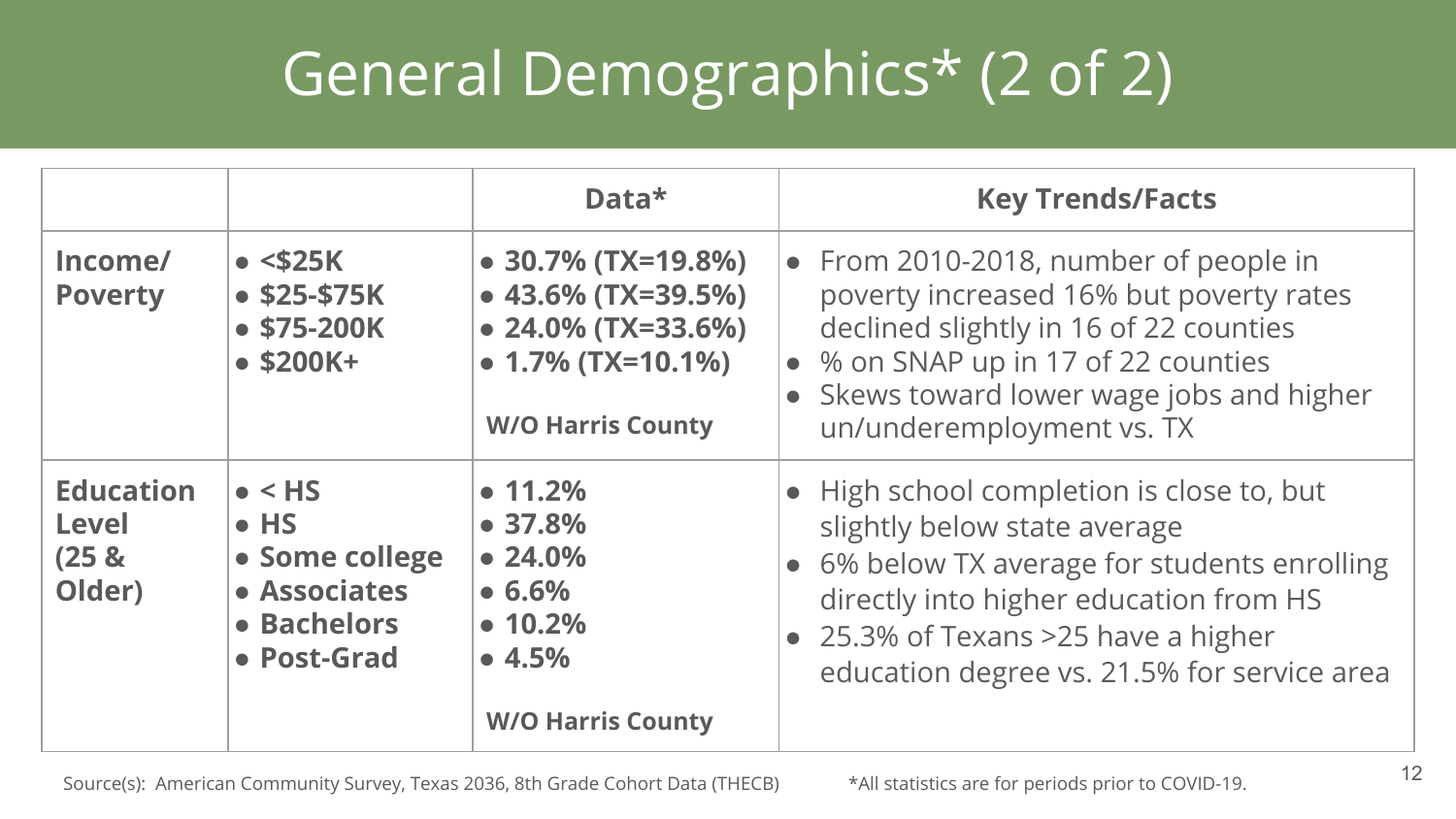#### Table of Contents

- **Introduction**
- **Organizational Overview**
- Service Area Data
- **● Program Strategy**
- Evaluation and Learning
- Conclusion

#### **Content**

- **Introduction and Strategic** Framework
- Strategies
	- **Education**
	- Economic Opportunity
	- **Health**
	- Human Services
	- Arts & Culture
	- Conservation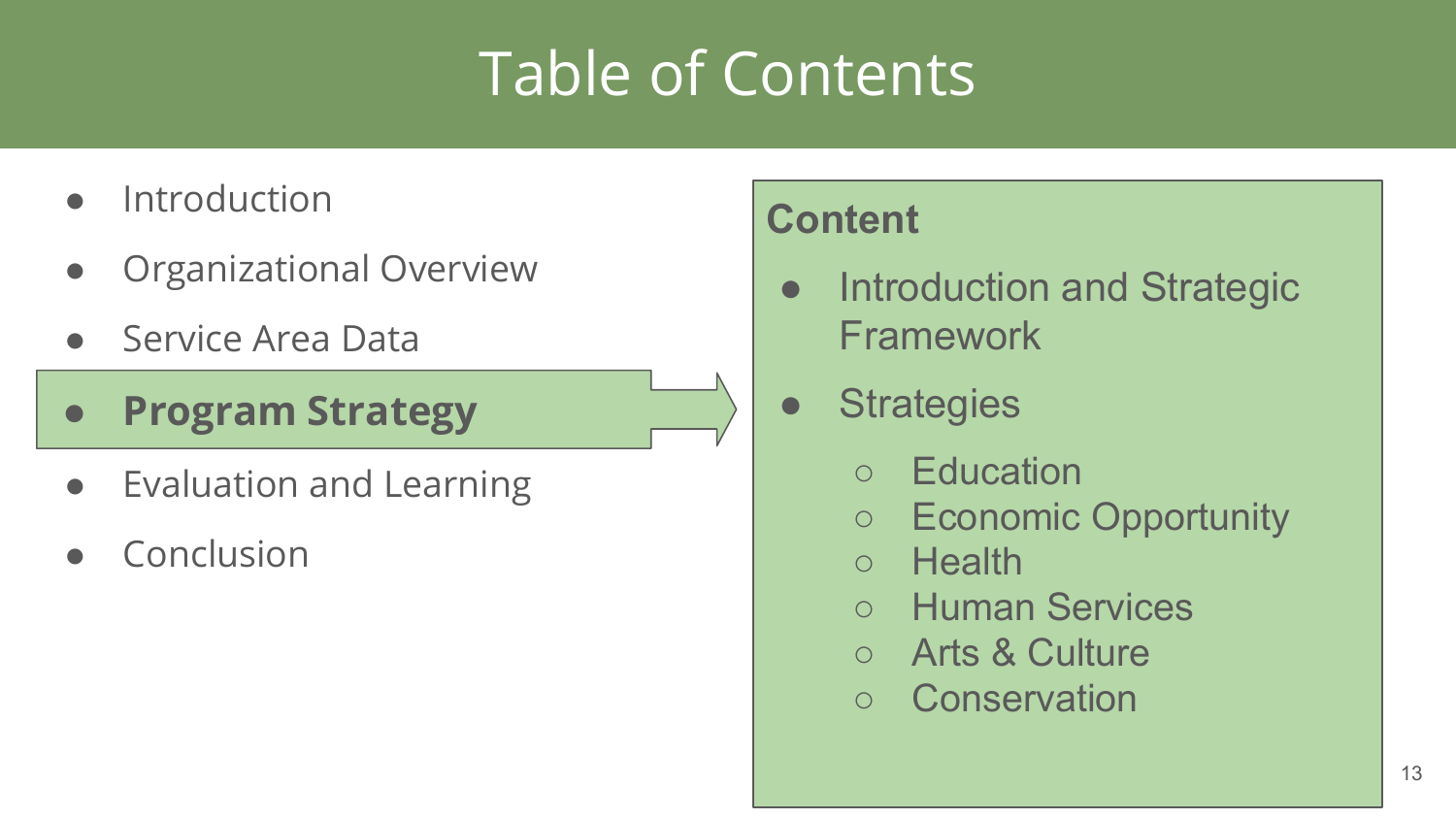#### Program Area Introduction and Context

- The foundation has pursued six primary areas of programmatic activity: Education, Economic Opportunity, Health, Human Services, Arts and Culture, and Conservation. We remain committed to and are continuing all of these program areas.
- Within each program area, we set specific objectives, which were prioritized into three categories:
	- **Lead:** We will play a leadership role, conduct proactive grantmaking, launch initiatives, and use multiple philanthropic tools to pursue impact.
	- **Support:** We will speak to this as a priority and actively make grants.
	- **Respond:** We will consider submitted proposals for quality and alignment.
- We plan to "live our way into the strategy" meaning we will get to work, learn along the way, and adapt the strategy over time to improve outcomes.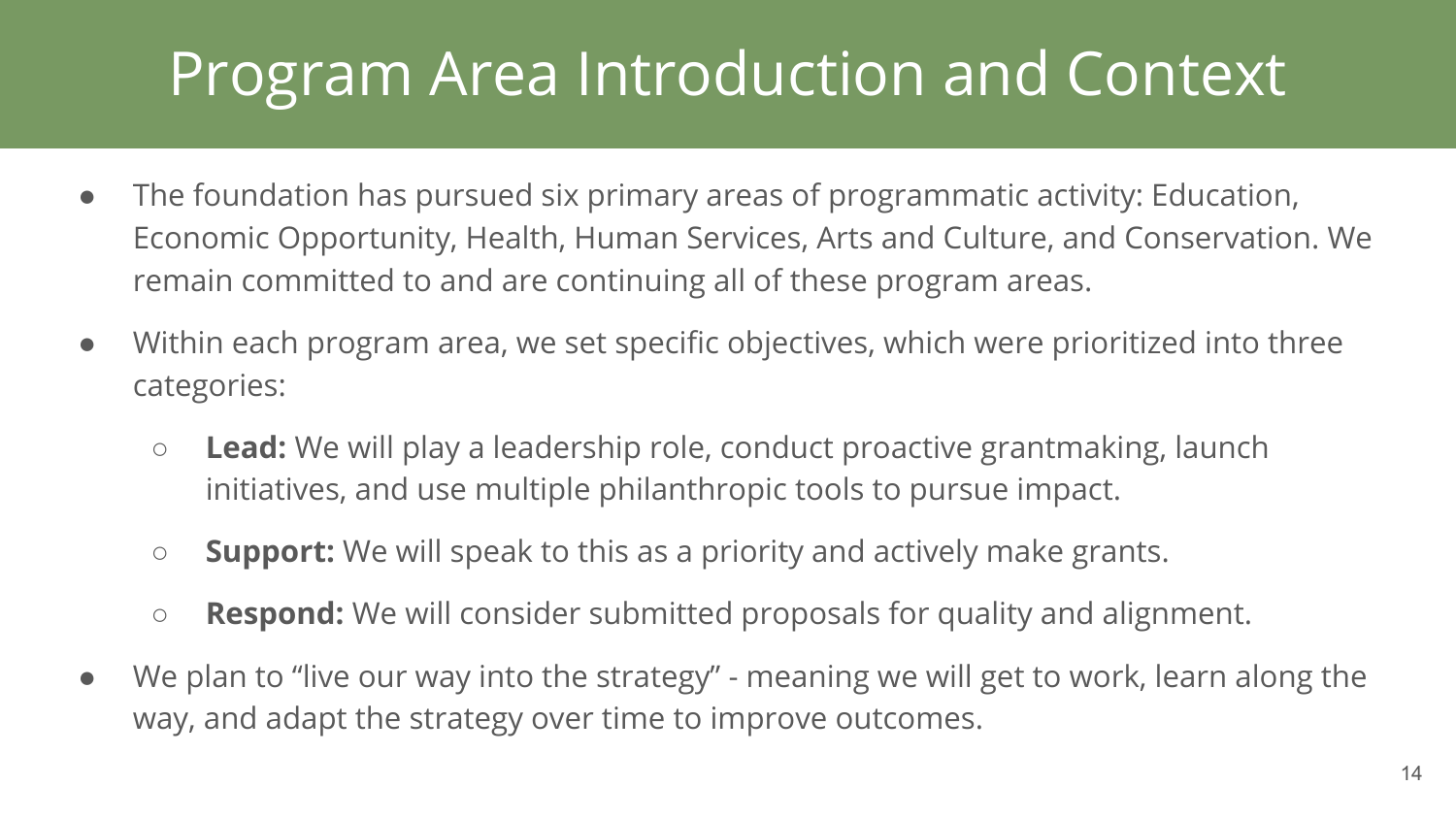#### Impact of COVID-19 on our Strategy

- As we developed the strategy, we considered the impact of the COVID-19 pandemic, which has exacerbated health, poverty, and basic needs issues across our region; challenged our health systems; and disrupted education.
- Responding to the pandemic has required significant effort from--and put additional stress on--the community and nonprofit leaders with whom we work as implementation partners.
- In response to the pandemic, the foundation launched crisis response and recovery grant programs focused on food insecurity, utility and rent assistance, facility modification, and organizational capacity to address COVID-19.
- The foundation will continue to monitor conditions in our region and will focus on food and basic needs and for opportunities to address the impact of COVID-19 within our health, economic opportunity, and education program areas.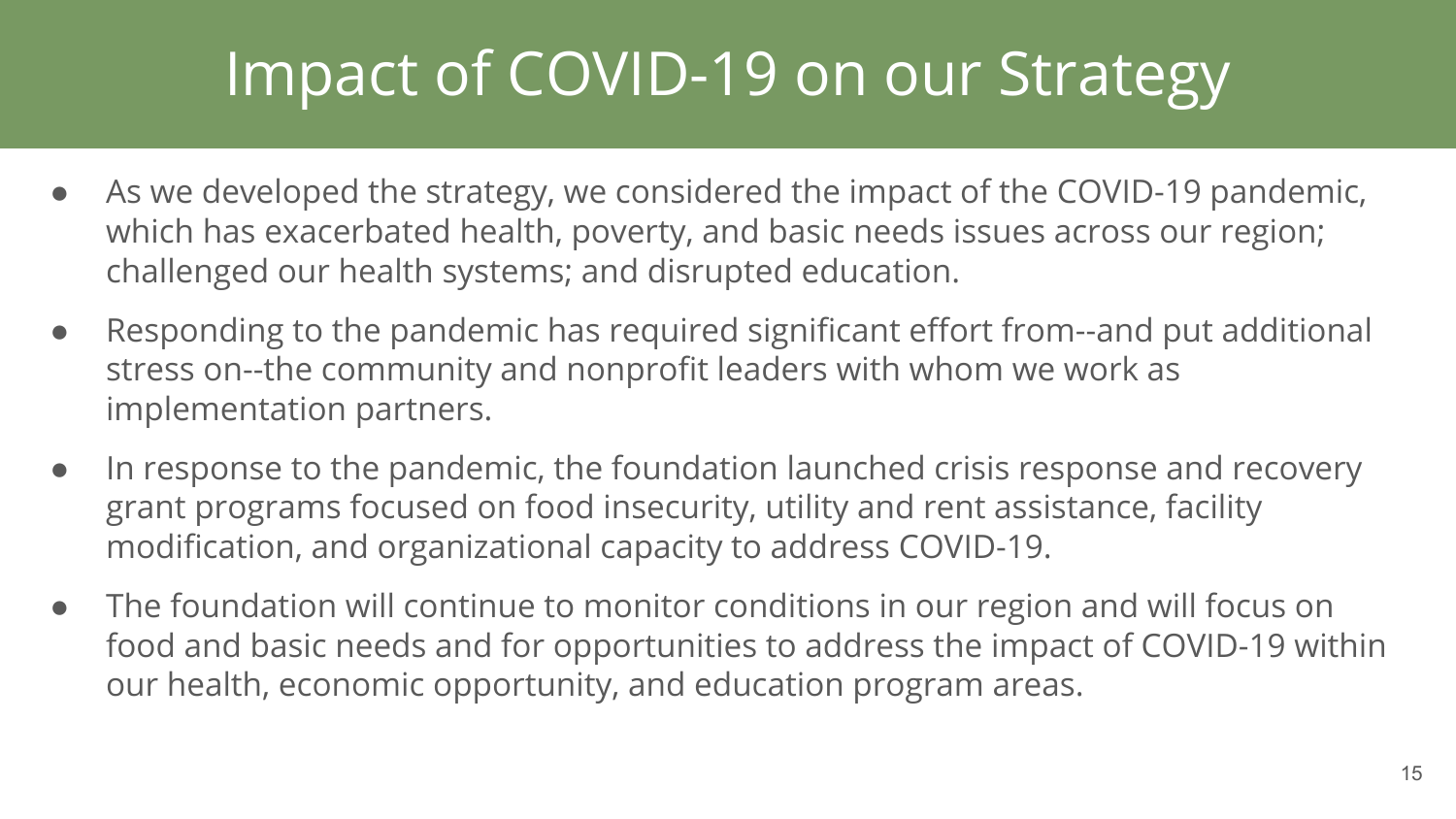#### Philanthropic Roles

At the center of the foundation's work is our role as a grant maker. The foundation also plays a number of other roles to advance our goals, particularly in those areas where the foundation has committed to asserting leadership and being more proactive. These roles include:

- *Catalyst:* Launch philanthropic initiatives and programs.
- *Capacity Builder:* Help grantees and partners improve their effectiveness and sustainability by providing access to technical assistance and training, funding infrastructure and capacity improvements, and building the fields within which our grantees work (e.g. secure other funding, improve the state of knowledge and practice, form alliances, etc.).
- **Convener**: Bring together grantees and partners to share best practices and form partnerships.
- *Educator:* Commision and share research and data on issues, solutions, and challenges.
- Advocate: Seek policy and systems change through influencing, educating, and funding advocacy.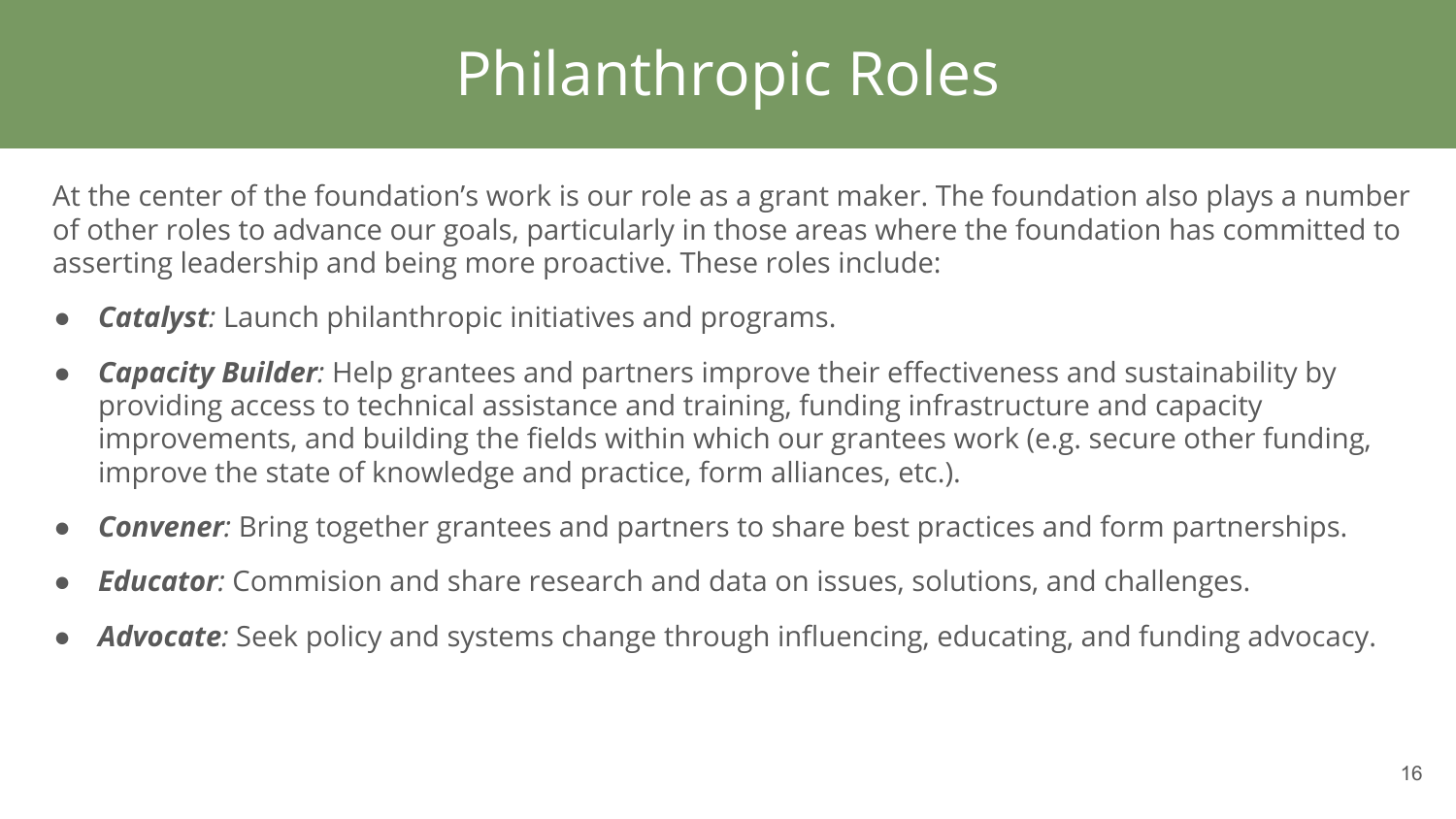

## Education Program Area Strategy

**Goal**

All students in the service area have access to a high quality education—from early grades through college completion—that prepares them for high wage, high demand jobs in the region.

**Objectives**

- **Early Literacy and Numeracy:** All East Texas students have access to high quality Pre-K and early grade programs that enable them to meet or exceed third grade education standards in reading and mathematics.
- **Post-Secondary Success and Workforce Development:** All 16-24 year old rural East Texas residents earn a credential with labor market value that contributes to building a thriving East Texas.
- **Educational Supports:** Positive education outcomes in our region are enhanced through responsive grantmaking.

**Population Focus**

All students in the service area with a focus on Pre-K to 3rd graders, 16-24 year-olds, students from low-income families, minorities, special populations (e.g. ELL students), and students traditionally underrepresented in higher education.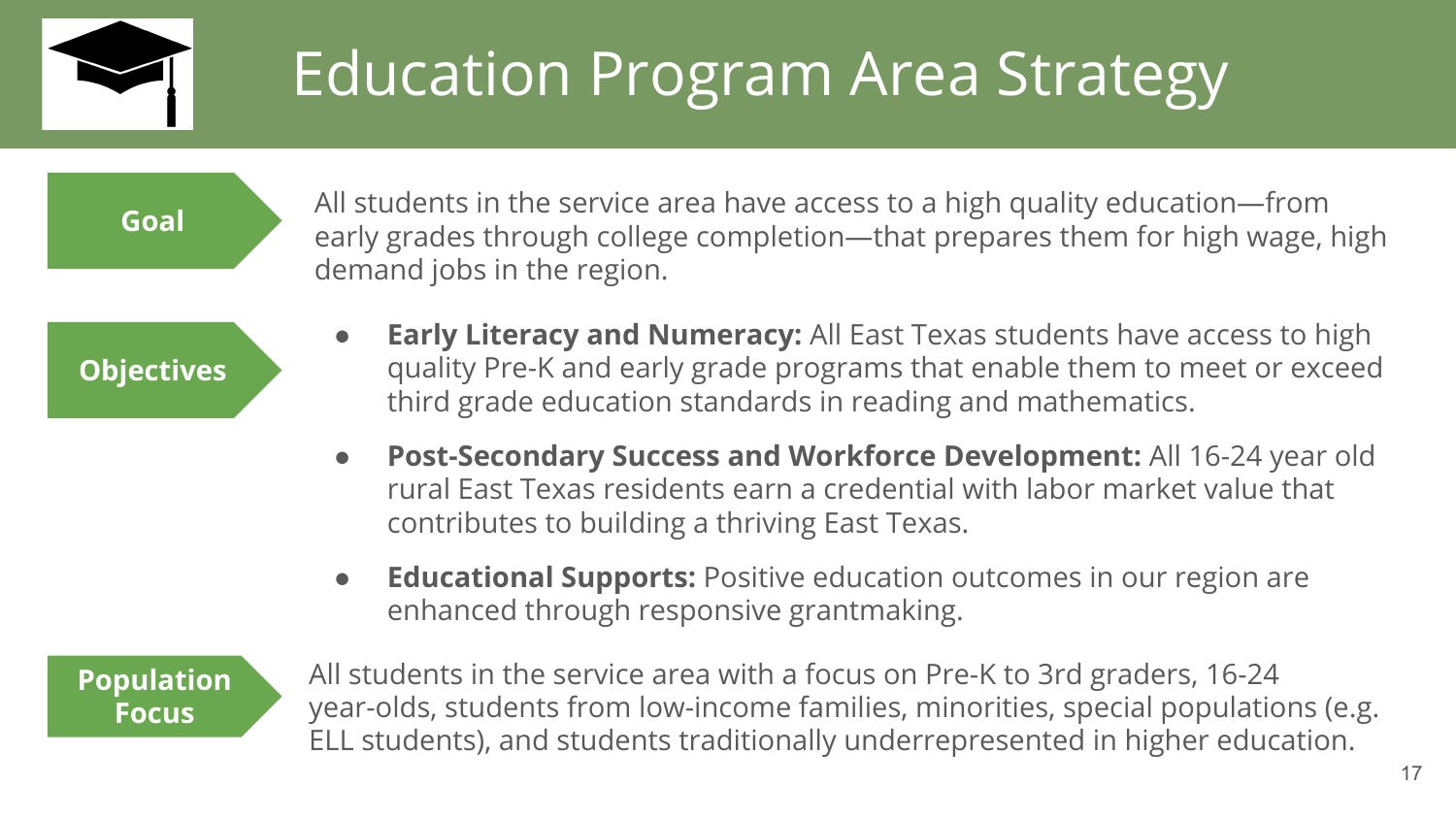

## Early Literacy and Numeracy

**Objective:** All East Texas students have access to high quality Pre-K and early grade programs that enable them to meet or exceed third grade education standards in reading and mathematics.

**Focus Area Strategies:** This is a "lead" area that the foundation will pursue through the following strategies:

- **Instructional Effectiveness:** Strengthen the capacity of Pre-K and elementary schools to deliver high quality instruction that increases third grade early literacy and numeracy.
	- Redesign teacher prep programs to effectively teach evidence-based early literacy and numeracy.
	- Train in-service teachers on evidence-based strategies to teach literacy and numeracy.
	- Support training in evidenced-based early literacy and numeracy practices for school district and college leaders.
- **Quality Programs:** Increase student access to high quality full-day Pre-K and early grade programs with special attention to early literacy and numeracy.
	- Expand high-quality full-day Pre-K in districts.
	- Develop and scale high-quality full-day Pre-K and early grade models, emphasizing science of reading and numeracy.
	- Explore and fund evidence-based literacy and numeracy models.
	- Support quality programs that increase kindergarten readiness.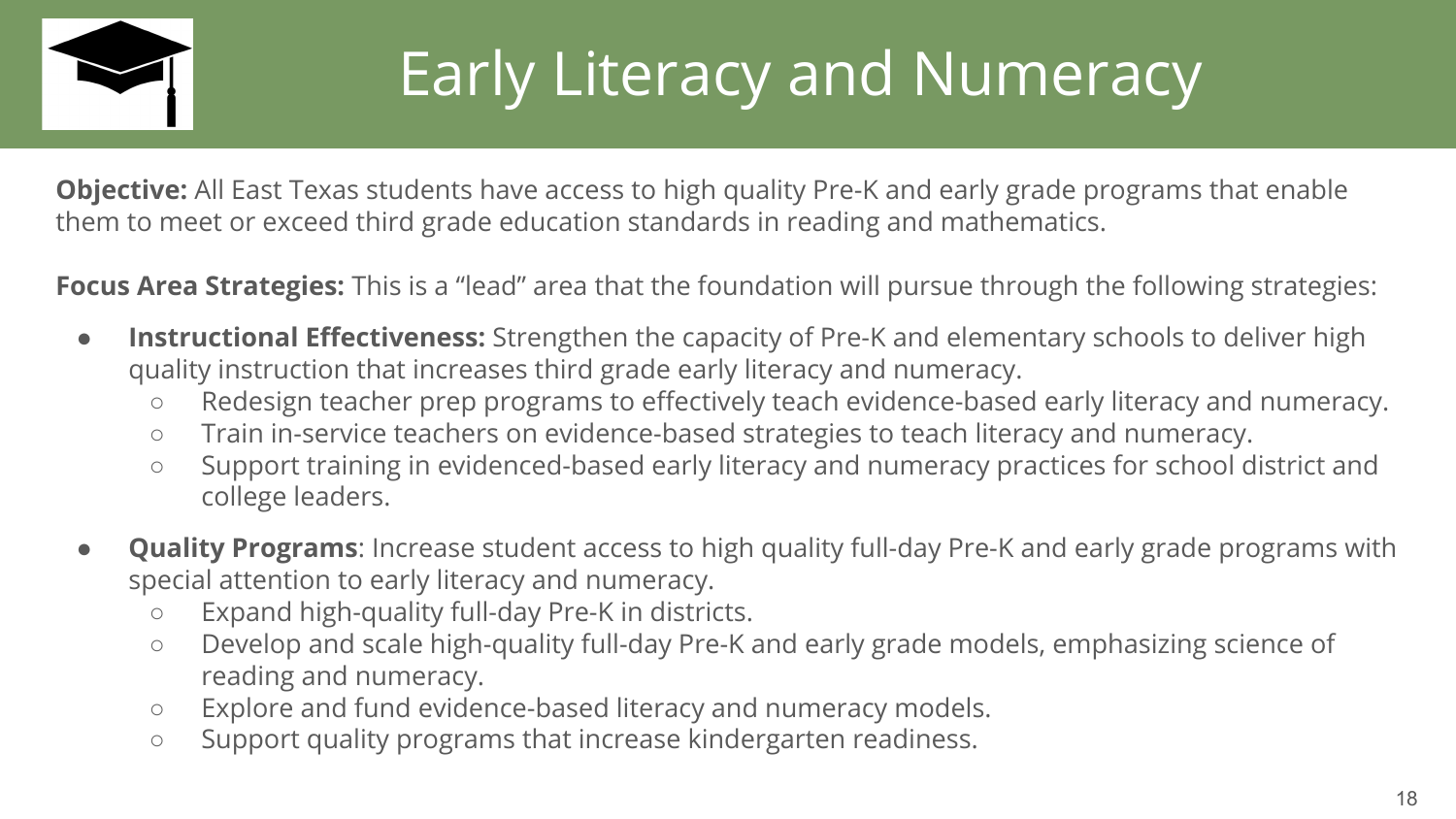

#### Post Secondary Success and Workforce Development

**Objective:** All 16-24 year old rural East Texas residents earn a credential with labor market value that contributes to building a thriving East Texas.

**Focus Area Strategies:** This is a "lead" area that the foundation will pursue through the following strategies:

- **Student Success:** Advance rural education models and programs that help students complete postsecondary degrees and credentials that lead to high demand, high wage careers.
	- Ensure rural students, particularly historically underrepresented groups, are prepared for college and career success.
	- Develop effective pathway models to help rural students, particularly historically underrepresented groups, gain degrees or credentials that lead to high demand, high wage jobs.
- **Education System Redesign and Alignment**: Strengthen and better align educational institutions to improve student outcomes.
	- Strengthen and scale guided pathways to postsecondary success.
	- Align K-16 math pathways for postsecondary success.
	- Connect schools and/or districts to vetted technical assistance providers that help them address systemic barriers to school improvement with an emphasis on equitable student outcomes.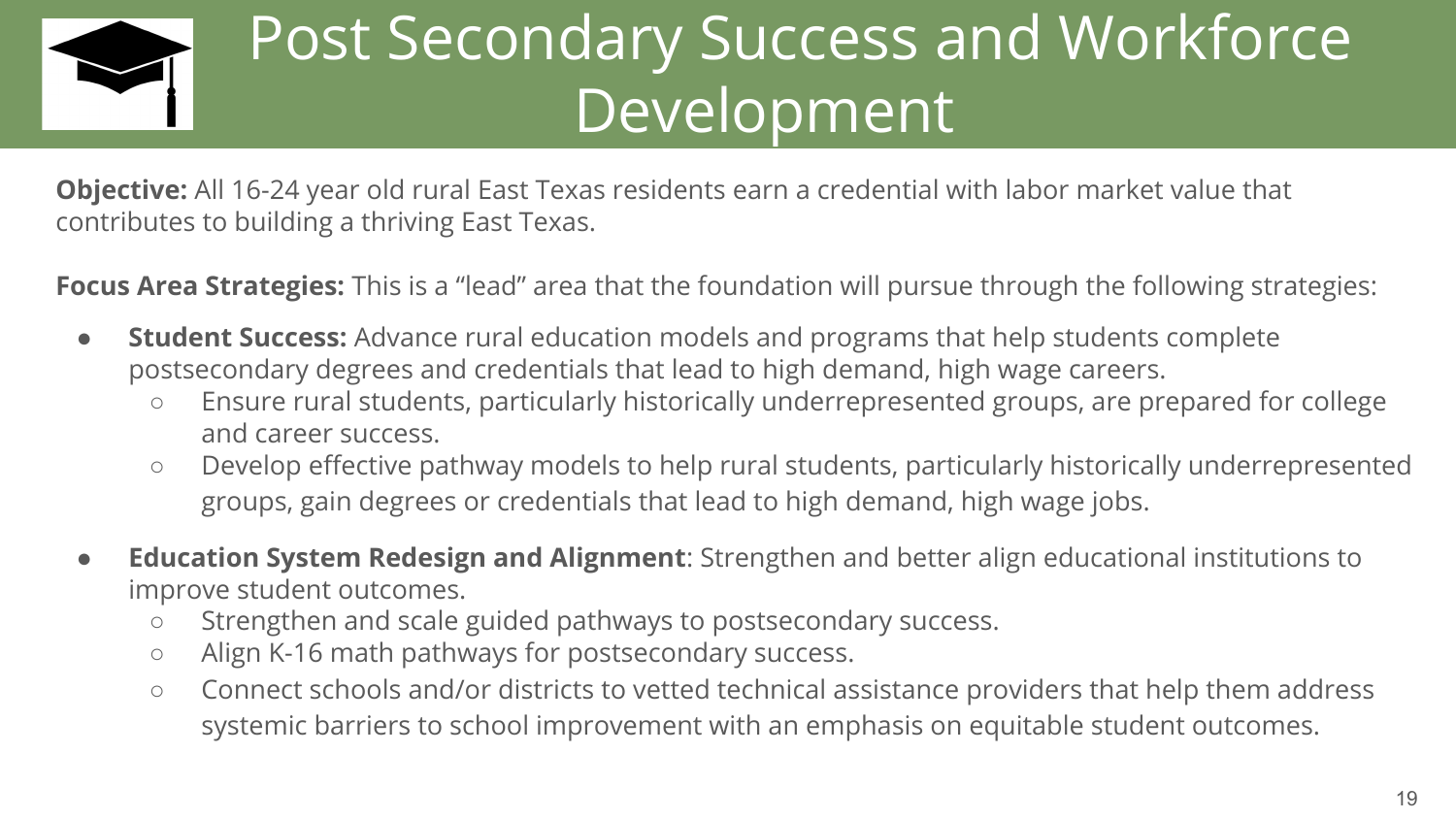

## Educational Supports

**Objective:** Positive education outcomes in our region are enhanced through responsive grantmaking.

**Focus Area Strategies:** This is a "respond" area that the foundation will pursue primarily through making grants in topics that might include, but are not limited to:

- Supporting out-of-school time programs.
- Improving teacher quality.
- Providing curriculum supports.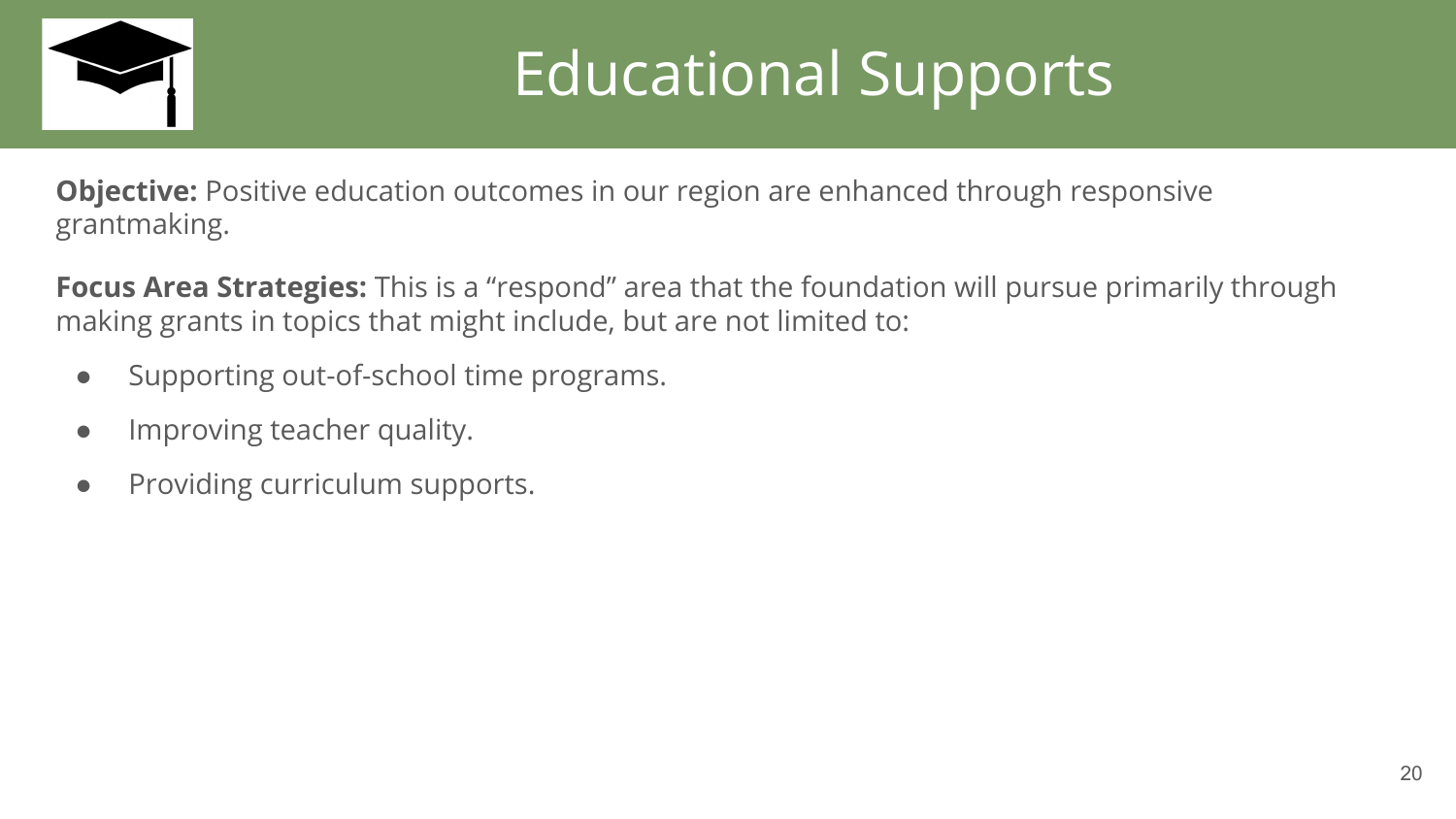# Economic Opportunity Program Strategy

Rural communities in the service area will be sustainable, thriving, and **Goal** offer economic opportunities to residents.

**Objectives**

- **Broadband Access:** Broadband connectivity is improved, propelling economic opportunity and building thriving rural East Texas communities.
- **Economic Opportunity Supports:** Positive economic outcomes in our region are enhanced through responsive grantmaking.



All residents in the service area with a focus on those who need access to broadband to improve education, economic opportunity, health, and human services outcomes.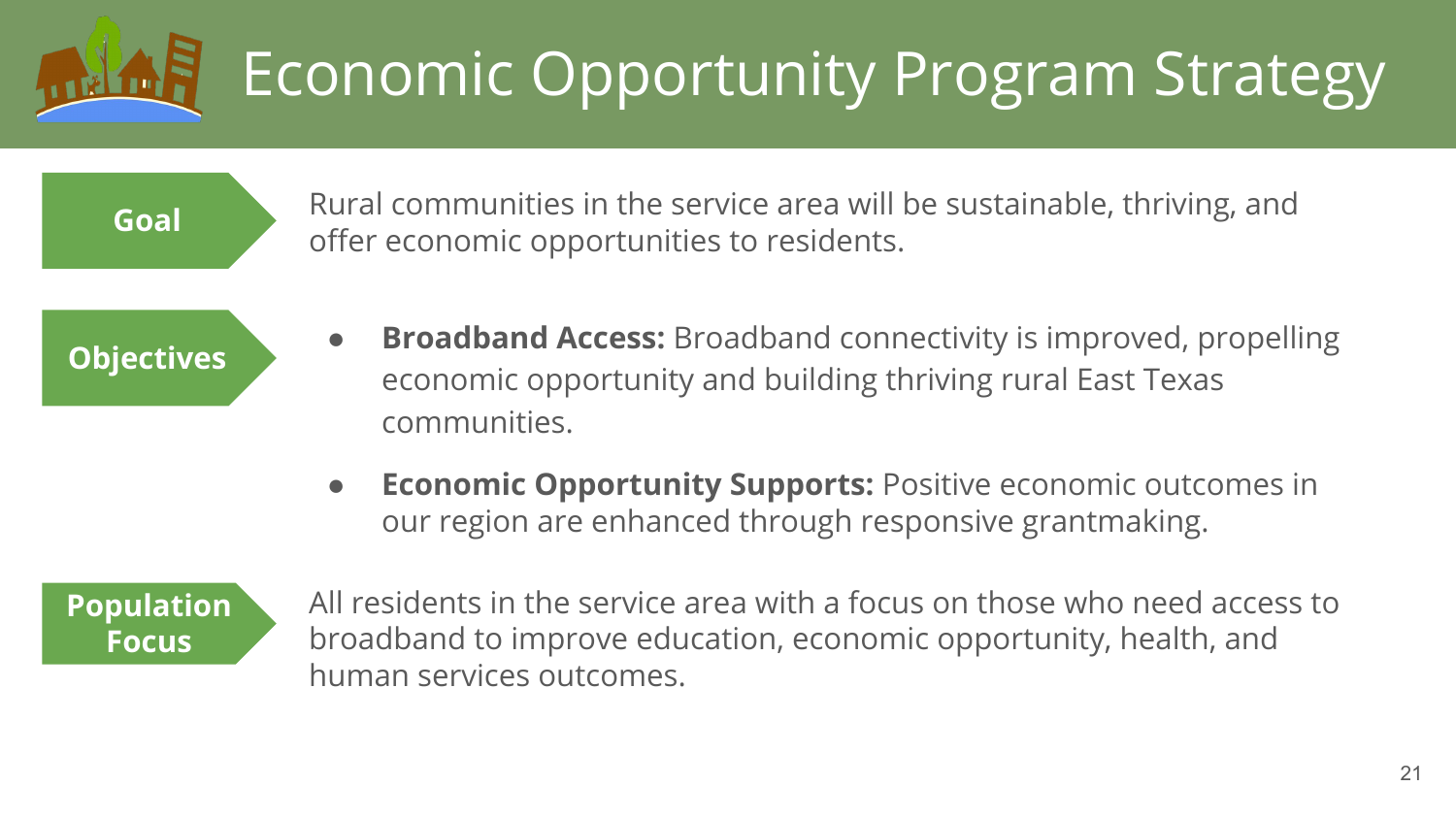

#### Broadband Access

**Objective:** Broadband connectivity is improved, propelling economic opportunity and building thriving rural East Texas communities.

**Focus Area Strategies:** This is a "lead" area that the foundation will pursue through the following strategies:

- **Leverage Capacity:** Support rural communities to access local, state, and federal resources to improve broadband connectivity.
	- Strengthen regional capacity to secure the resources to develop broadband infrastructure at scale across East Texas.
- **Community Support:** Enable partners to provide services that improve rural communities' capacity to plan, develop, and improve broadband infrastructure and increase connectivity.
	- Engage rural communities in strategic planning to improve broadband access and usage.
	- Strengthen locally-led efforts to improve broadband access and usage across rural East Texas.
- Advocacy: Fund partners to provide data, studies, and information for legislative and agency action to improve rural East Texas broadband connectivity.
	- Invest in data to better understand availability, usage, and benefits of broadband.
	- Provide key decision makers with information and ideas to improve broadband access.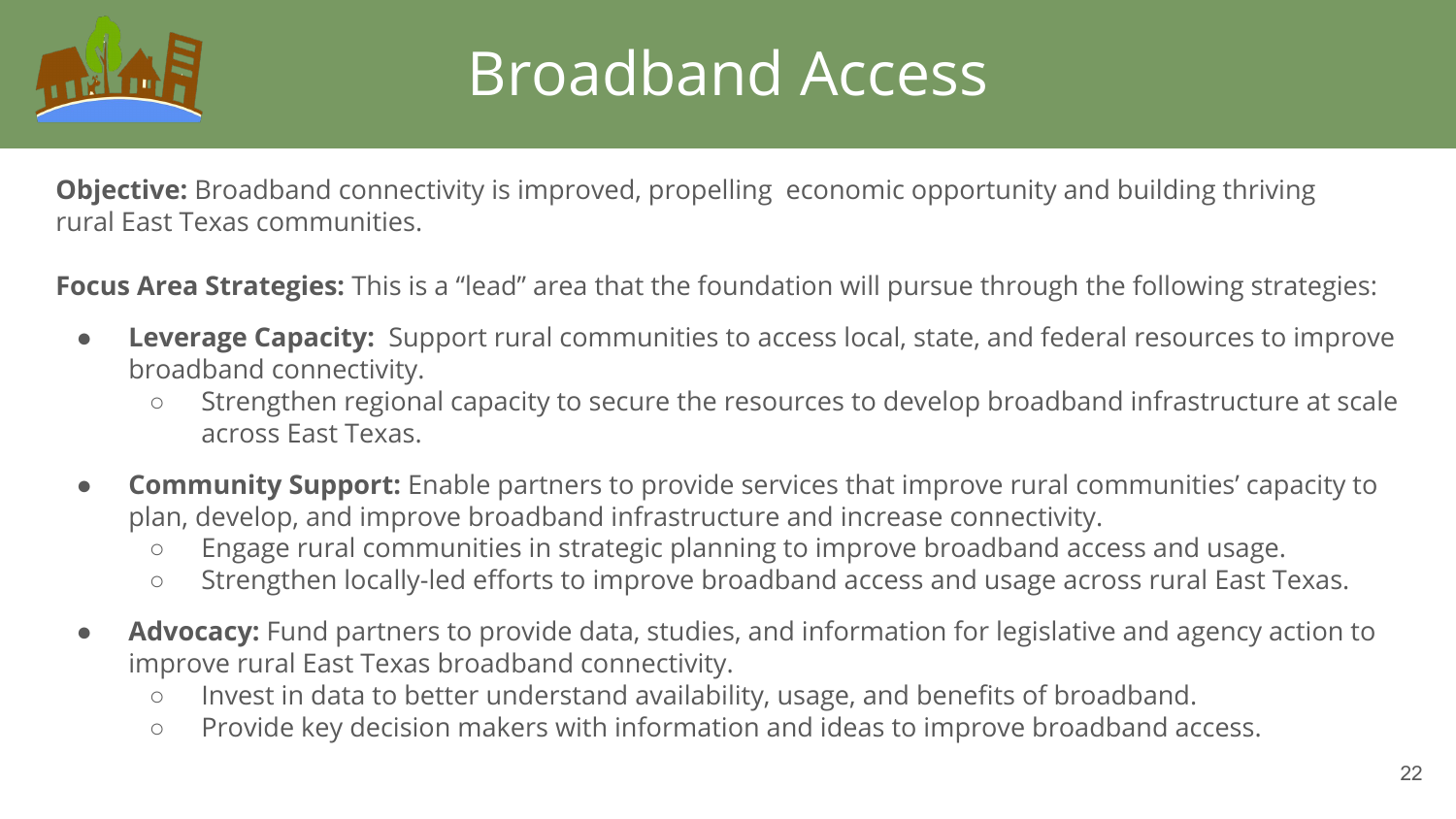

#### Economic Opportunity Supports

**Objective:** Positive economic opportunity outcomes in our region are enhanced through responsive grantmaking.

**Focus Area Strategies:** This is a "respond" area that the foundation will pursue through making grants in topics that might include, but are not limited to:

- Developing the workforce.
- Improving housing availability and affordability.
- Enabling working families to access quality childcare and early learning opportunities..
- Supporting financial literacy and stability.
- Responding to the COVID-19 pandemic.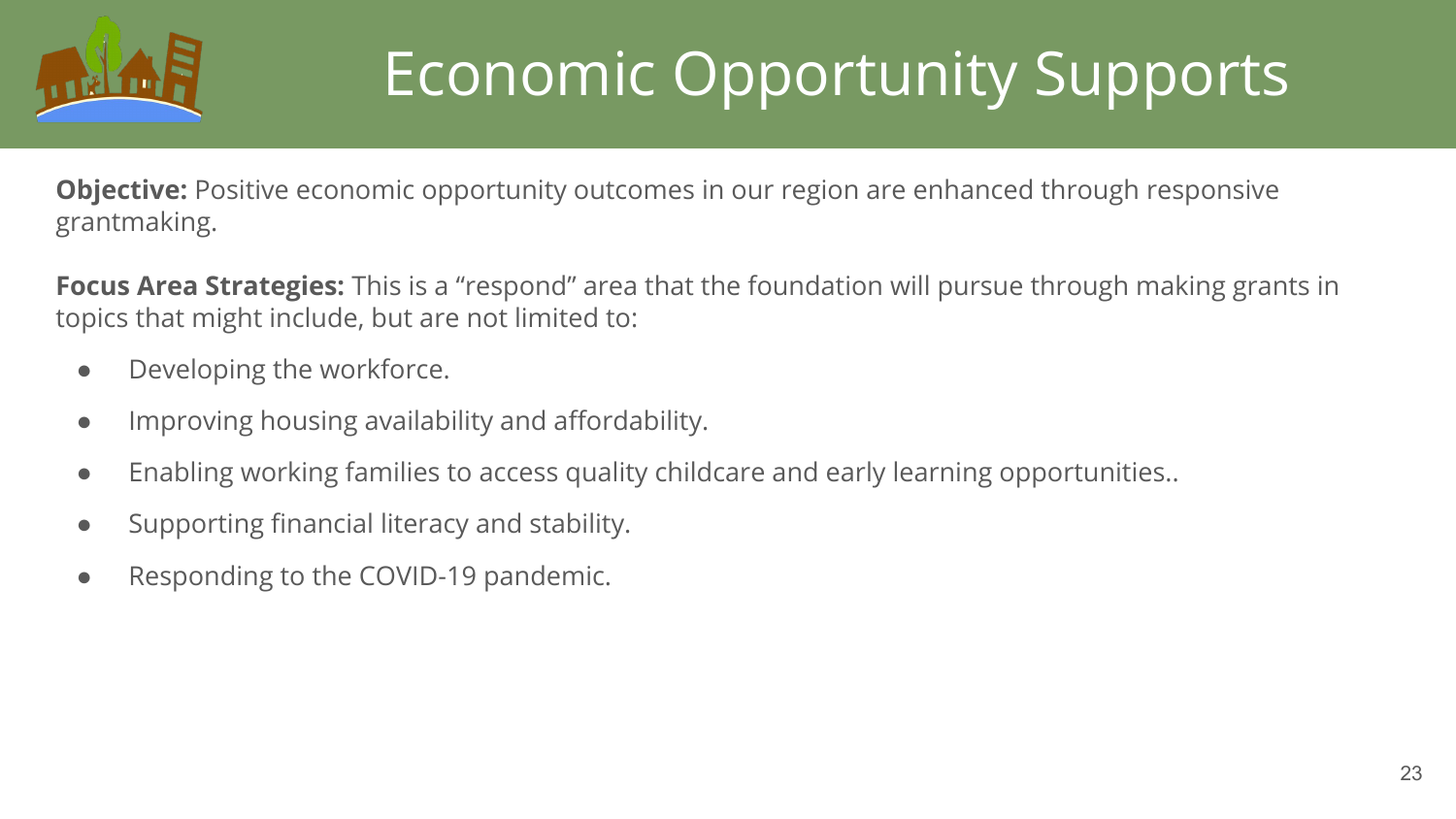

## Health Program Area Strategy

**Objectives**

- East Texas children, adults, and families are healthy and have access to quality healthcare. **Goal**
	- **Provider Availability:** The supply of primary care providers and other high need health occupations in East Texas is increased.
	- **Affordable Health Options:** East Texans obtain affordable health insurance.
	- **Care Delivery:** Systems and infrastructure for providing physical and mental health care are improved.
	- **Community Health and Wellbeing:** Communities are living healthy lifestyles and addressing community-wide health issues.
	- **Health Supports:** Positive health outcomes in our region are improved through responsive grantmaking.

**Population Focus**

All residents in our rural counties, with a focus on the underserved, uninsured, and families and children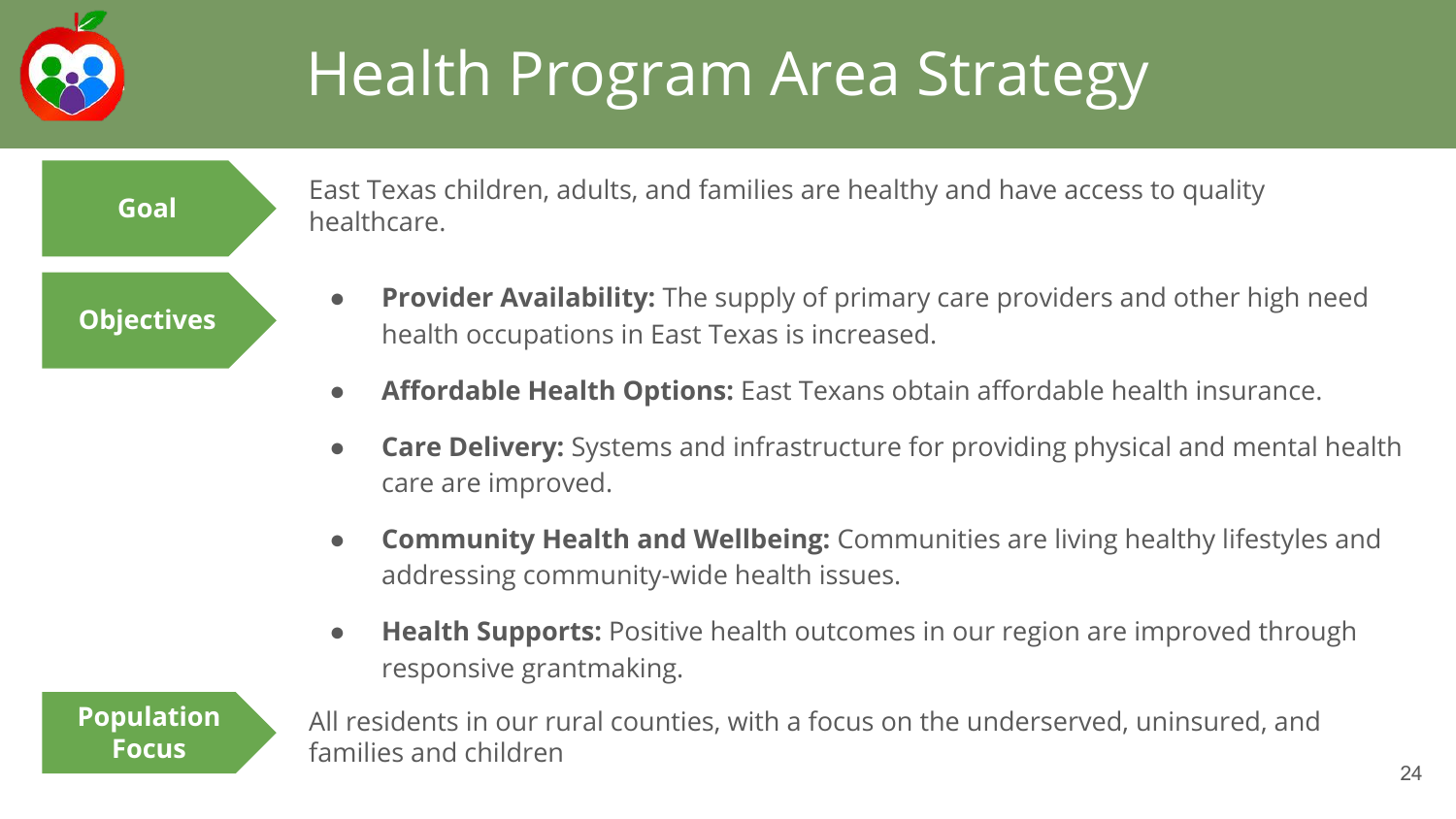

## Provider Availability

**Objective:** The supply of primary care providers and other high need health occupations in East Texas is increased.

**Focus Area Strategies:** This is a "lead" area that the foundation will pursue through the following strategies:

- **Rural Residency Programs:** Establish and fund rural residency programs in health professional shortage areas.
	- Build support for hospitals and clinics to host rural residency programs.
	- Fund feasibility studies, planning grants, and trainings for hospitals and clinics to prepare for residency programs.
	- Fund residency program start-up costs and hospital and clinic infrastructure to support residency programs.
- **Hiring Incentives:** Create and fund incentive programs for clinics to recruit physicians and other providers.
	- Build support for hiring incentive programs among clinics.
	- Establish and fund hiring incentive programs.
- **Support to Enter Practice:** Support efforts to recruit primary care providers and dentists to rural East Texas.
	- Create, fund, and promote loan repayment programs.
	- Fund clinic on-boarding costs such as credentialing, DEA registration, Medicaid & Medicare certification for providers to ensure transition into practice in rural East Texas.
	- Coordinate nonprofit placement sites with the loan repayment/recruitment process.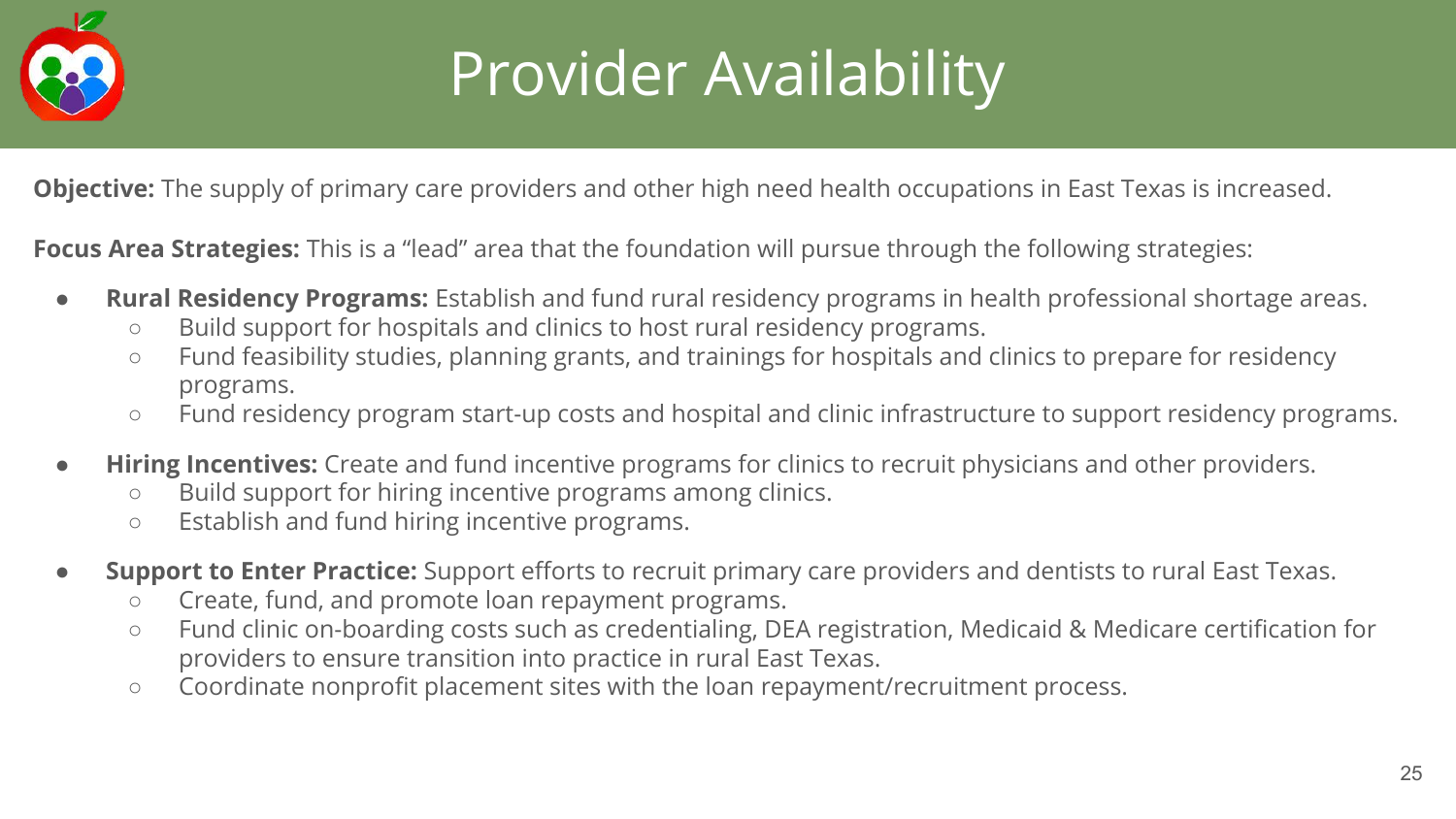

## Affordable Health Options

**Objective:** East Texans obtain affordable health insurance.

**Focus Area Strategies:** This is a "lead" area that the foundation will pursue through the following strategies:

- **Children's Health Insurance:** Increase the number of children and families that have access to affordable health insurance.
	- Make grants to organizations that enroll children in CHIP and MEDICAID.
	- Fund studies/convenings to identify barriers to enrollment for those eligible.
	- Fund organizations to proactively move into identified communities to increase enrollment.
- **Public Coverage Options:** Support efforts that help people access affordable health insurance options.
	- Support advocacy for expanded public coverage options.
	- Make grants to organizations advocating for expanding MEDICAID or alternate plans.
	- Make grants to organizations that advocate through public awareness campaigns.
	- Promote the advantages of Medicaid expansion.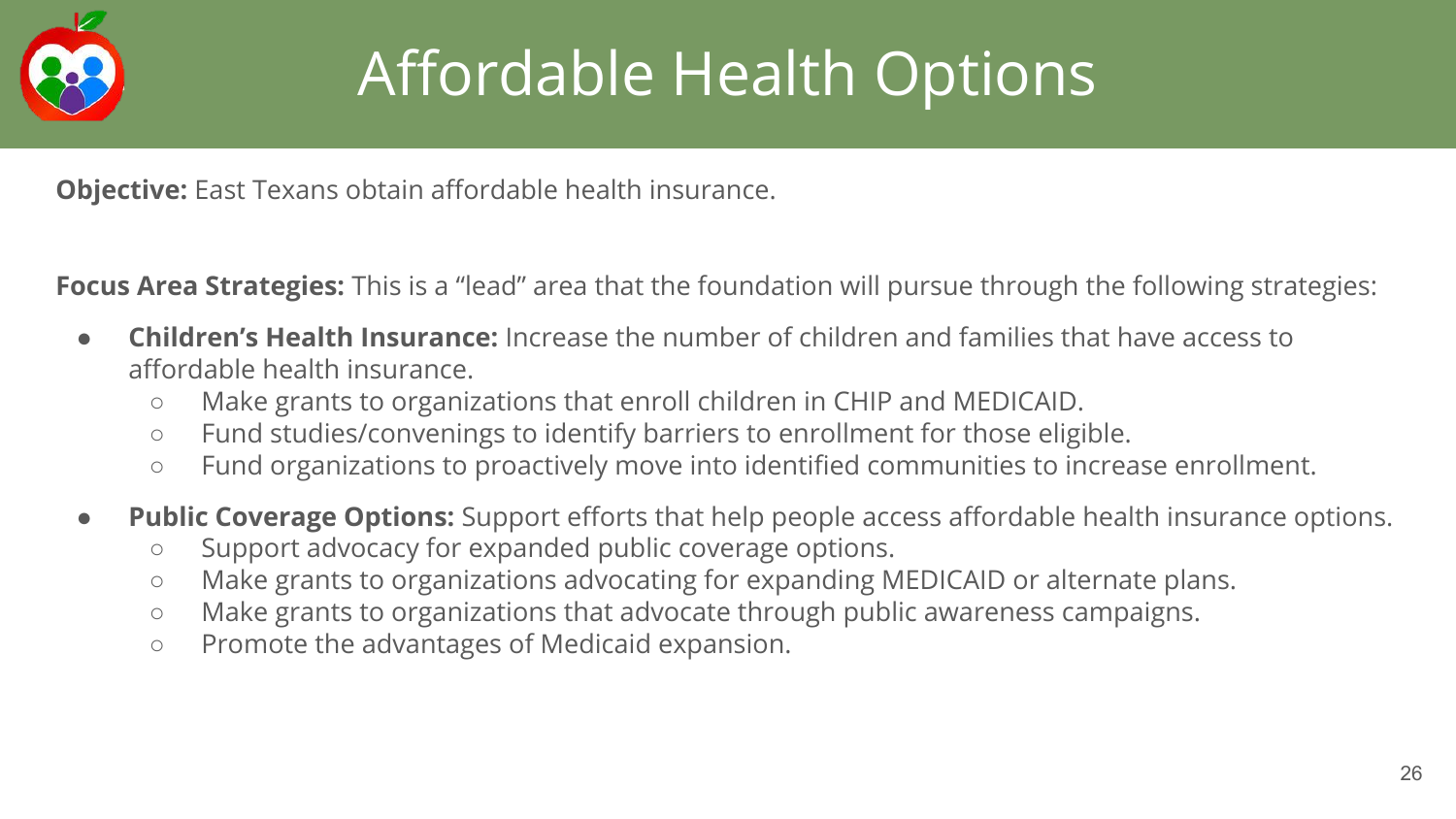



**Objective:** Systems and infrastructure for providing physical and mental health care are improved.

**Focus Area Strategies:** This is a "support" area that the foundation will pursue primarily through making grants in the following areas:

- **Telehealth:** Make grants for telehealth services and advocate for better broadband coverage and regulations that improve access and sustain reimbursements.
- **Mobile Health:** Make grants for mobile health services and advocate for better mobile health coverage and capacity.
- **Care Delivery Systems:** Fund increased infrastructure capacity for mental and physical health services.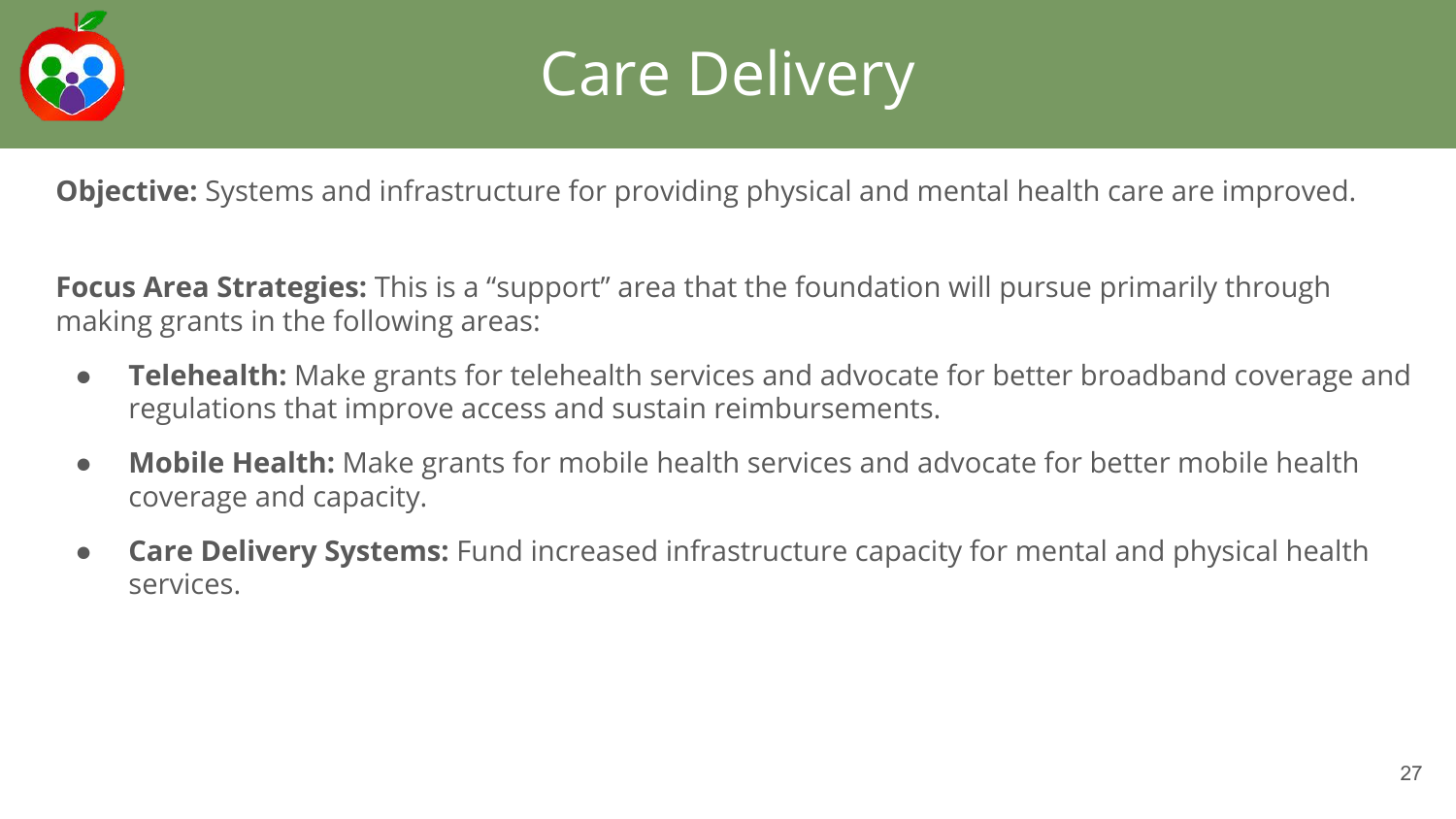

## Community Health and Wellbeing

**Objective:** Communities are living healthy lifestyles and working together on community-wide health issues.

**Focus Area Strategies:** This is a "support" area that the foundation will pursue primarily through making grants in the following areas:

- **Community Health:** Make grants that help communities address community-wide health issues such as substance abuse, obesity, and diabetes.
- **Wellness:** Make grants for programs and infrastructure that promote healthy living choices and lifestyles.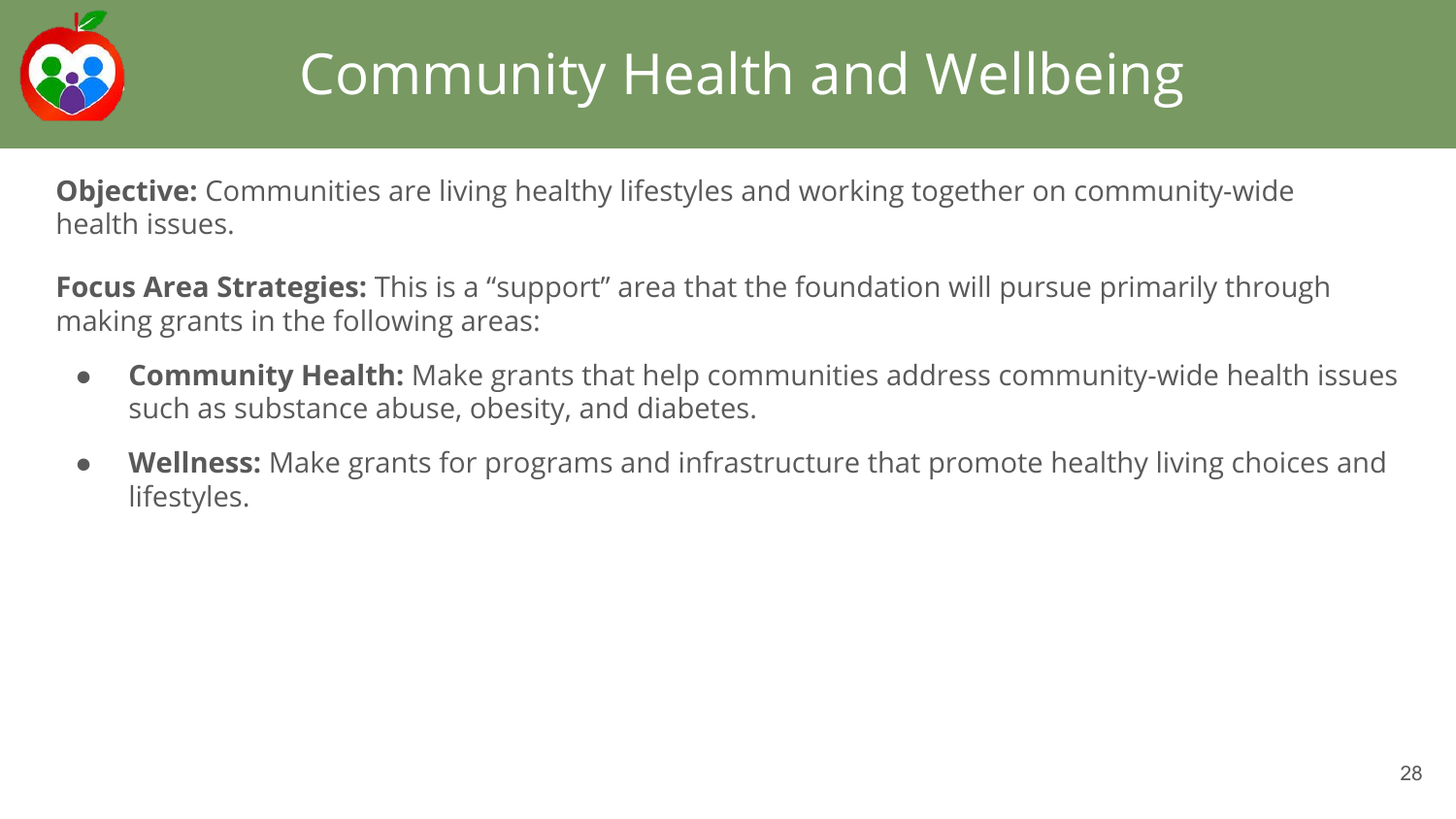

#### Health Supports

**Objective:** Positive health outcomes in our region are enhanced through responsive grantmaking.

**Focus Area Strategies:** This is a "respond" area that the foundation will pursue through making grants in topics that might include, but are not limited to:

- Supporting health care institutions and programs.
- Addressing emergent health issues.
- Providing transportation to healthcare.
- Responding to the COVID-19 pandemic.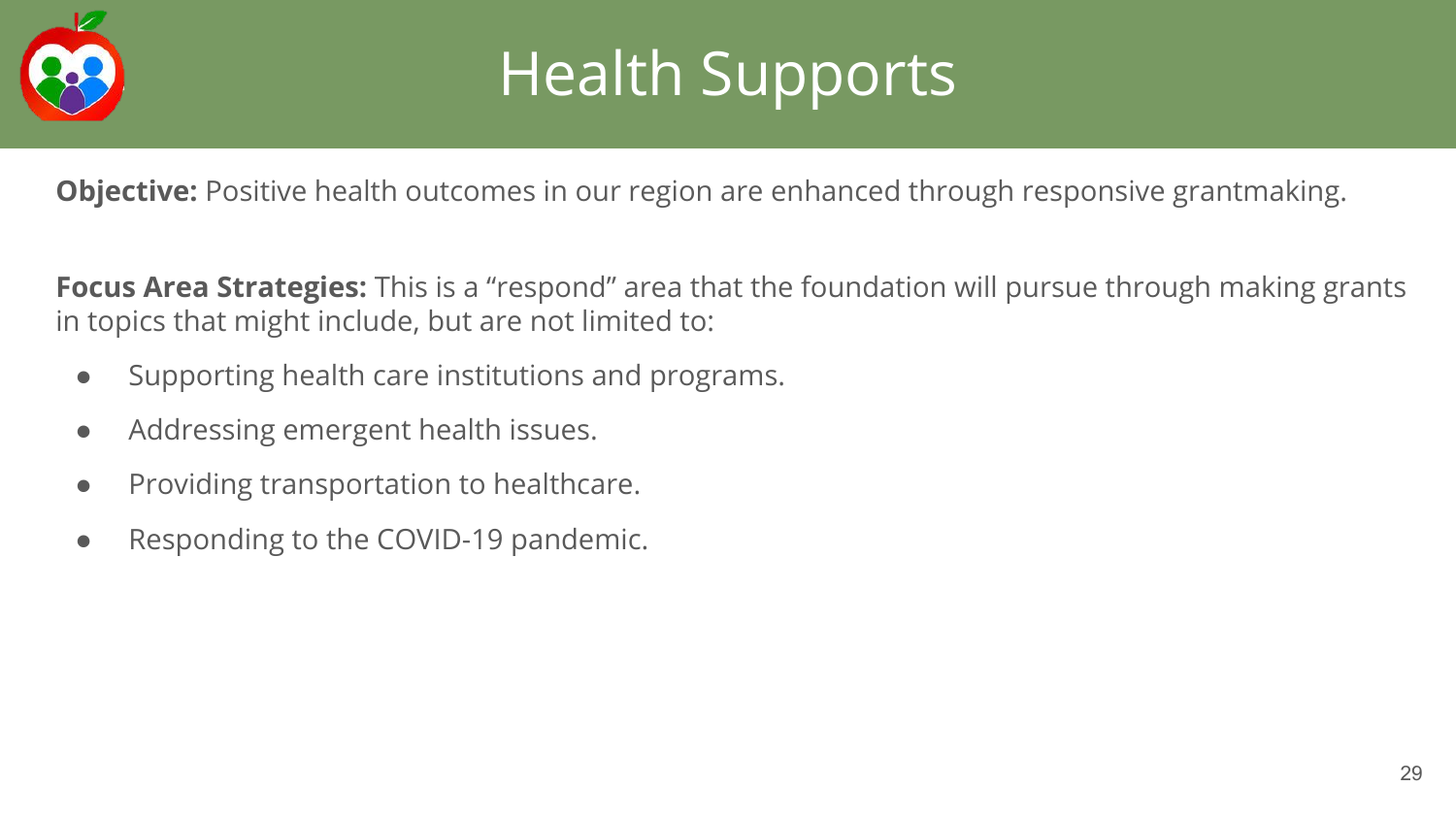# Human Services Program Area Strategy

**Goal**

The most vulnerable residents of our service area will have their basic needs met.

**Objectives**

- **Food Insecurity:** Families have access to healthy food options to alleviate food insecurity.
- **Safety Net and Social Services:** Organizations and agencies have the capacity and funds to meet basic needs of clients.
- **Human Services Supports:** Positive human services outcomes in our region are enhanced through responsive grantmaking.

**Population Focus**

All residents of the service area, with a focus on those in poverty, in crisis, or who are food-insecure.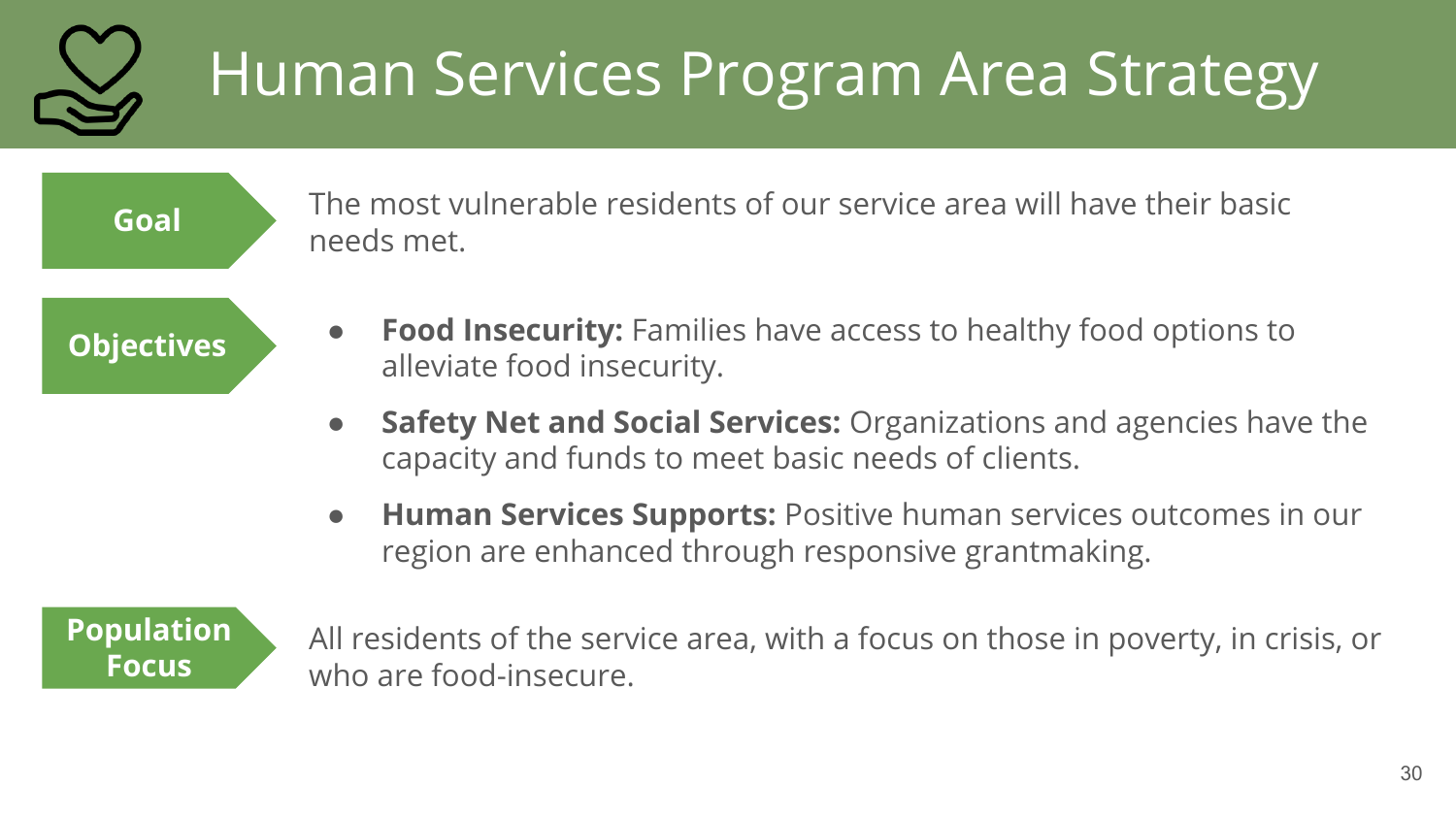

## Food Insecurity

**Objective:** Families have access to healthy food options to alleviate food insecurity.

**Focus Area Strategies:** This is a "lead" area that the foundation will pursue through the following strategies:

- **Sector Capacity:** Build the capacity of and better align the efforts of organizations that address food insecurity.
	- Make grants for best practices/capacity building.
	- Convene leaders in the sector for peer networking and professional development.
	- Create more alignment and a stronger network between health care organizations, social service organizations, and food pantries.
- **Food Provision:** Make grants to food banks, pantries, and other providers to distribute healthy food.
	- Make grants to procure and distribute food, including fresh and healthy options.
	- Maximize distribution infrastructure (buildings, storage, transportation, software, technology, volunteers).
	- Identify best practices and programs of opportunity.
	- Make grants that ensure food can be distributed at the hours and locations needed for working and non-working residents of the service area.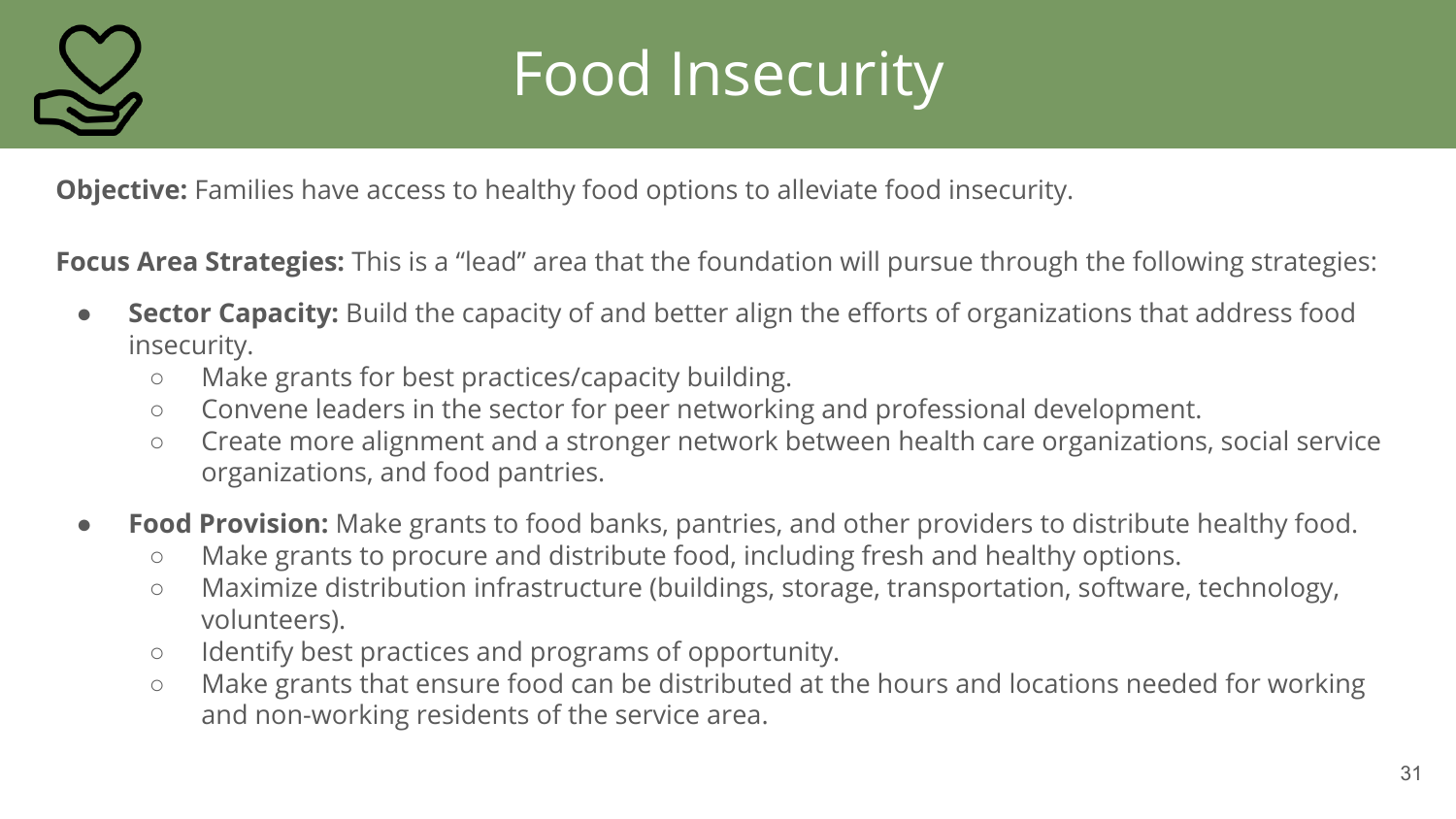

#### Safety Net and Social Services

**Objective:** Organizations and agencies have the capacity and funds to meet basic needs of clients.

**Focus Area Strategies:** This is a "support" area that the foundation will pursue primarily through making grants in the following areas:

- **Capacity Building:** Make grants to help safety net and social service organizations be more effective, efficient, sustainable, and aligned.
- **Direct Services:** Fund safety net and social service organizations to deliver services that assist families and individuals in poverty or in crisis (e.g. homelessness, housing, children and family services, domestic abuse, rent and utility assistance, etc.).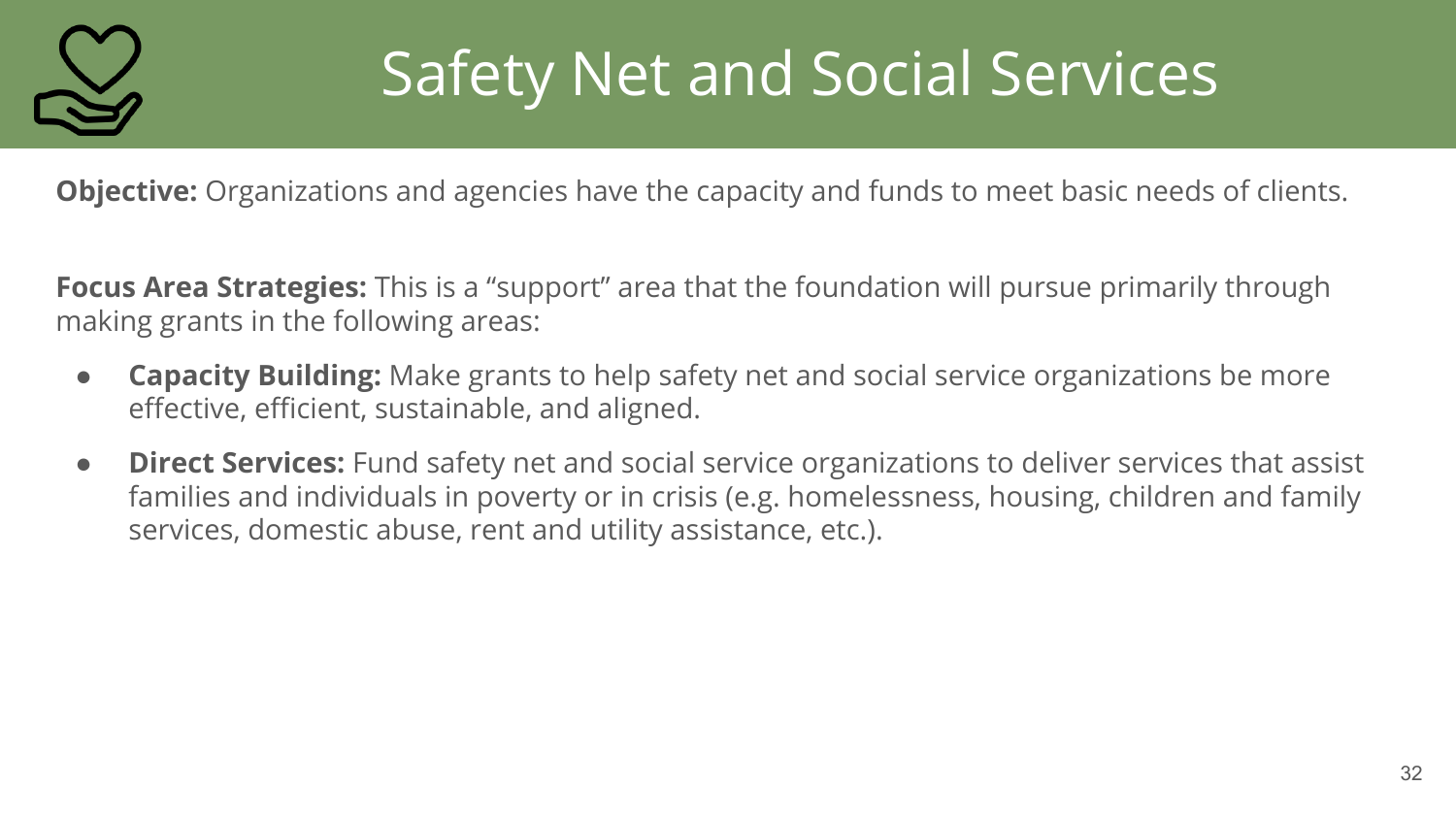

## Human Services Supports

**Objective:** Positive human services outcomes in our region are enhanced through responsive grantmaking.

**Focus Area Strategies:** This is a "respond" area that the foundation will pursue through making grants in topics that might include, but are not limited to:

- Providing transportation to services.
- Responding to disasters.
- Responding to the COVID-19 pandemic.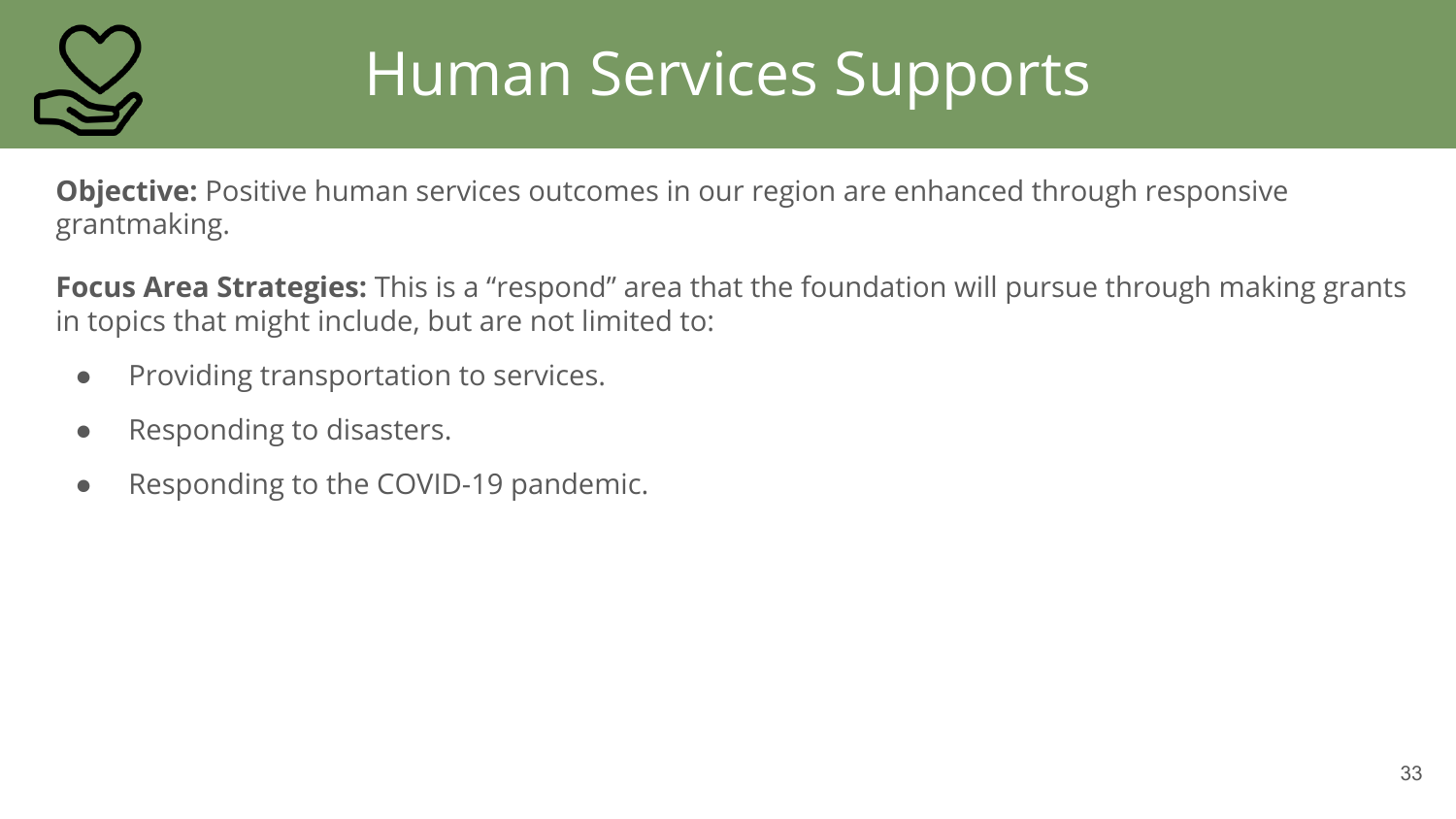Arts and Culture Program Area Strategy

**Goal**

East Texans have opportunities for artistic and cultural experiences in their communities and schools.

**Objective and Strategies** Arts and Culture Supports: Access to arts and culture in schools and in the community is improved through responsive grantmaking**.**

This is a "respond" area that the foundation will pursue through making grants in topics that might include, but are not limited to:

- Supporting arts education.
- Funding capital and infrastructure projects.
- Supporting arts and culture organizations, libraries, schools, and other entities that provide arts and cultural experiences to students and residents.

**Focus**

**Population** All residents of the service area, with a particular focus on youth in schools.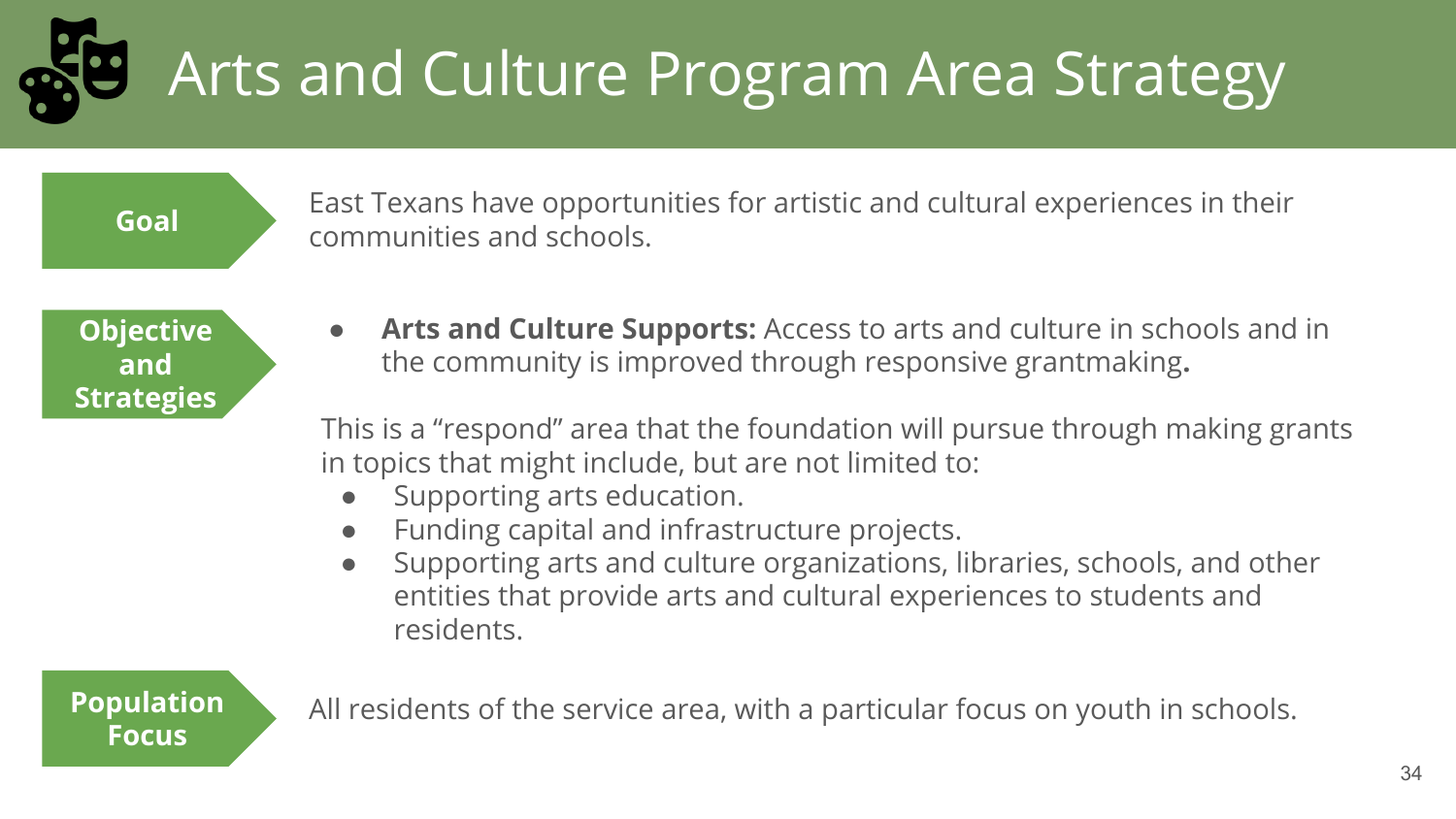#### Conservation Program Area Strategy

**Goal**

The Boggy Slough Conservation Area is a model for excellence in ecological research, conservation, and stewardship of natural resources

**Objectives**

- **Demonstrating Conservation Through Management:** Boggy Slough natural resources are stewarded in a manner that exhibits and promotes conservation practices, sustainability and biodiversity.
- **Develop Research and Outreach Programs:** Understanding of the functioning forest ecosystem is improved and this information is shared with those who will practice or influence regional conservation.



Landowners, natural resource professionals who implement conservation practices on other properties, graduate and undergraduate students, researchers, and policy makers.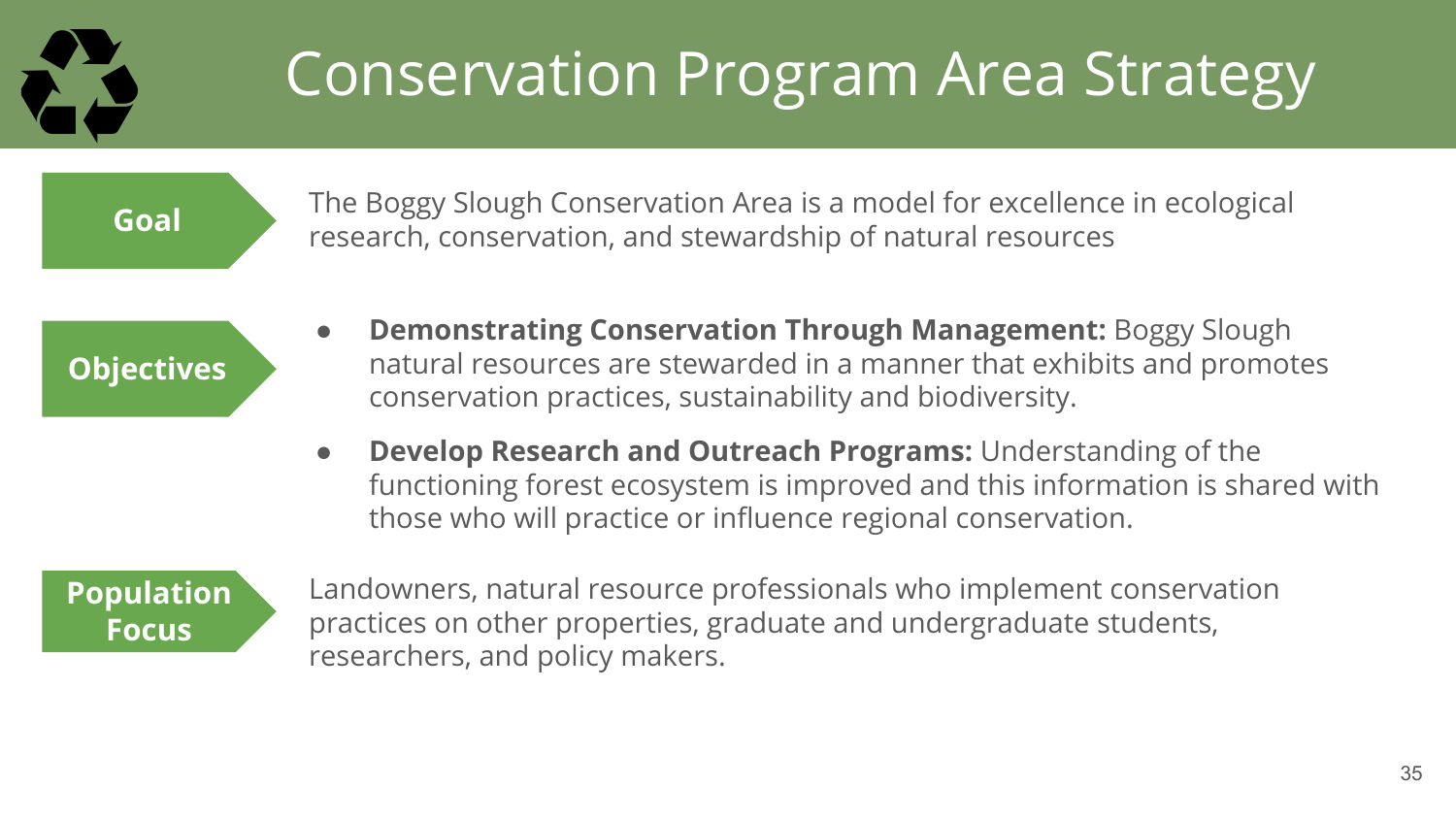

#### Demonstrating Conservation Through Management Overview

**Objective:** Boggy Slough natural resources are stewarded in a manner that exhibits and promotes conservation practices and sustainability.

**Focus Area Strategies:** This is a "lead" area that the foundation will pursue through the following strategies:

- **Operational Implementation:** Transition management at Boggy Slough toward conservation goals with clearly stated objectives and prescriptions.
- **Demonstration Trials:** Implement alternative practices, with monitoring and quantified results, that are easily accessible for outreach events.
- **Mentoring:** Develop an internship program to provide practical experience.
- **Innovation:** Build the capacity of contractors we work with to develop and implement operational practices.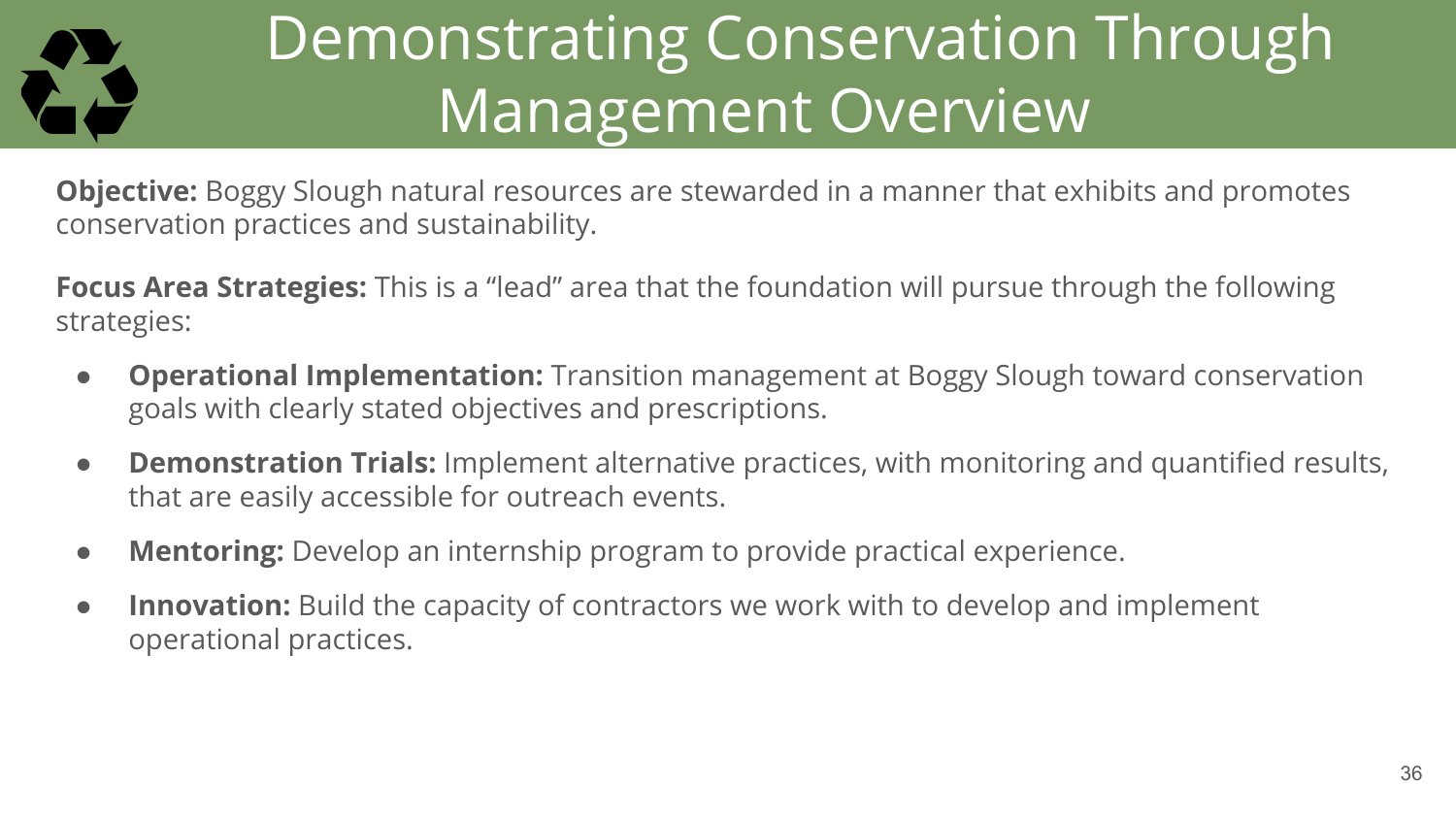

#### Research and Outreach Programs Overview

**Objective:** Understanding of the functioning forest ecosystem is improved and this information is shared with those who will practice or influence regional conservation.

**Focus Area Strategies:** This is a "lead" area that the foundation will pursue through the following strategies:

- **Research Studies:** Define important natural resource and conservation research questions to explore through on-site studies with applied conservation impact.
- **Visiting Scientists/Scholars:** Recruit and support scholars for collaborative research projects focused on important questions.
- **Student Projects**: Offer graduate fellowships for identified topics, and site access for graduate and undergraduate projects compatible with BSCA objectives.
- **Outreach:** Establish partnerships to develop innovative outreach programs and materials, use on-site management demonstrations.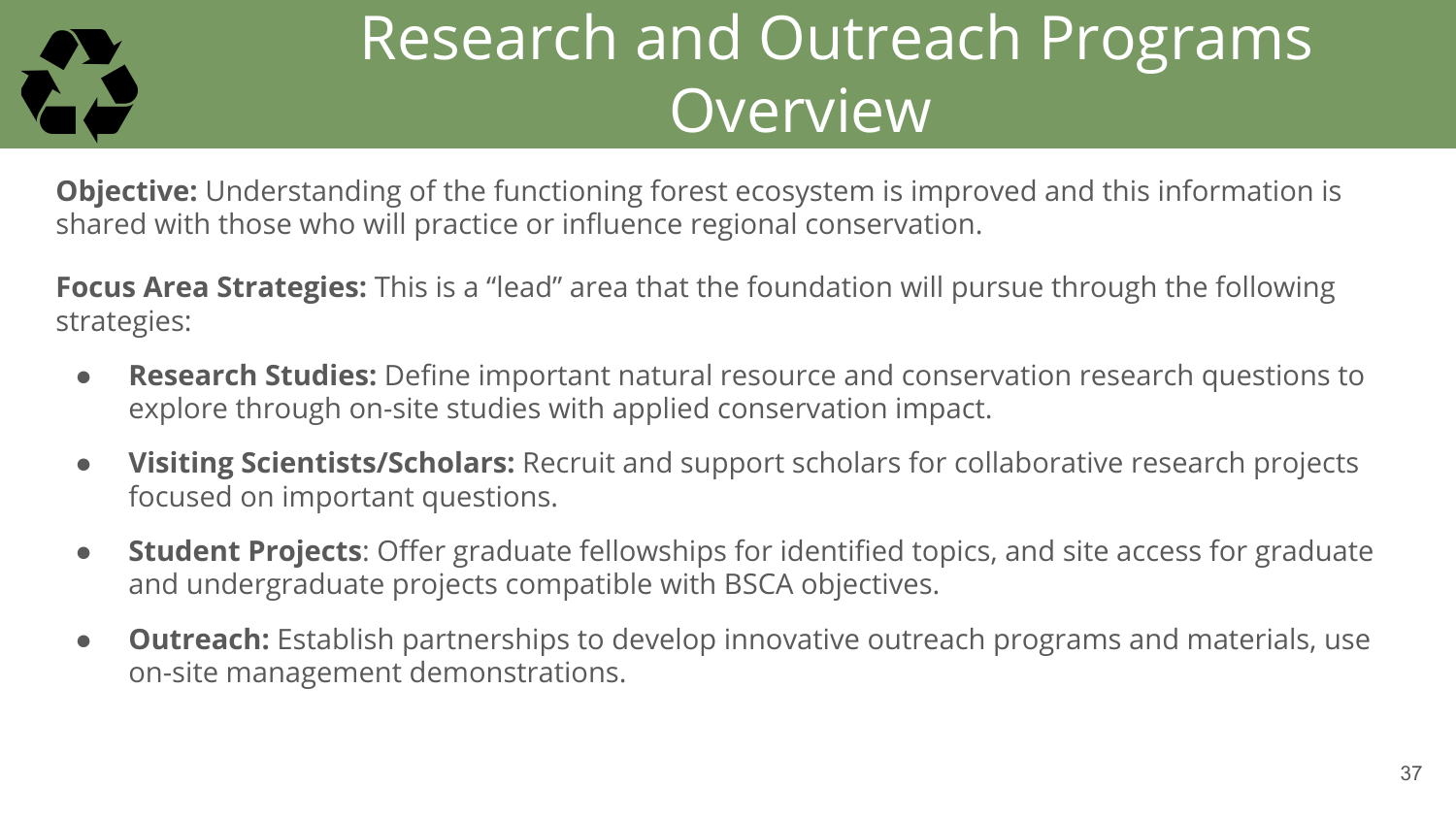#### Table of Contents

- Introduction
- Organizational Overview
- Service Area Data
- Program Strategy
- **● Evaluation and Learning**
- Conclusion

#### **Content**

- Principles
- Levels of Evaluation
- **•** Learning Agenda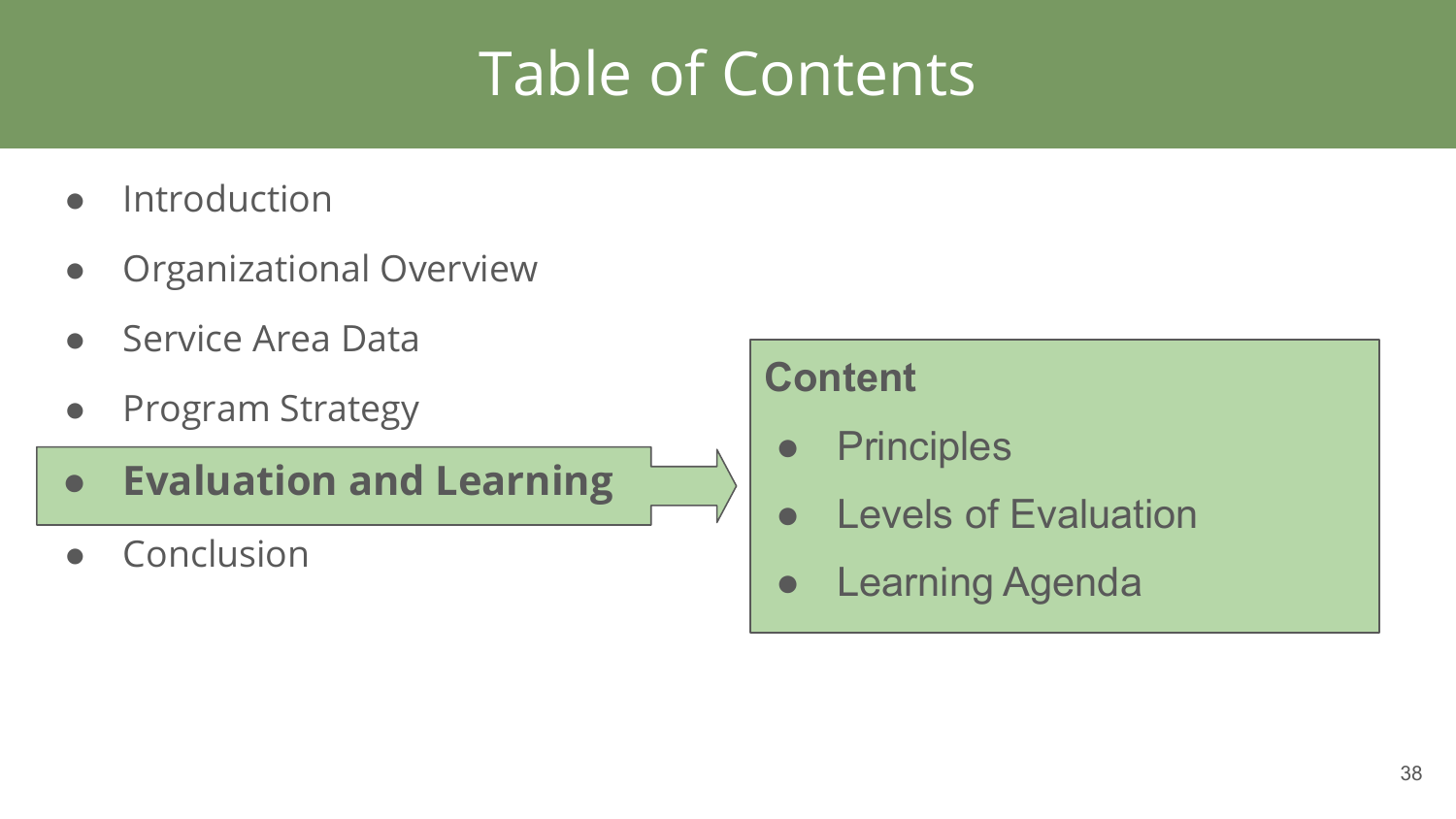#### Evaluation and Learning Principles

- *Use evaluation to improve strategy and performance:* Our goal for evaluation is to add value to and strengthen our work and the work of our grantees and partners.
- **Ensure evaluation is right-sized:** We tailor our evaluation approach based on the nature of the grant or opportunity being evaluated.
- *Evaluate at multiple levels:* We look at indicators of progress and impact for our grants, for our program areas, and for the issues we seek to address.
- **Set clear expectations with grantees:** We include intended outcomes that focus on the fewest and most meaningful metrics in all grants.
- *Embrace an evaluative mindset:* We hold ourselves accountable to and expect our grantees to look at data and reflect on key questions that help continually improve the work.
- *Create a culture of learning:* We embed learning as a critical element of our work, and we develop and pursue a learning agenda that helps shape our current and future strategy.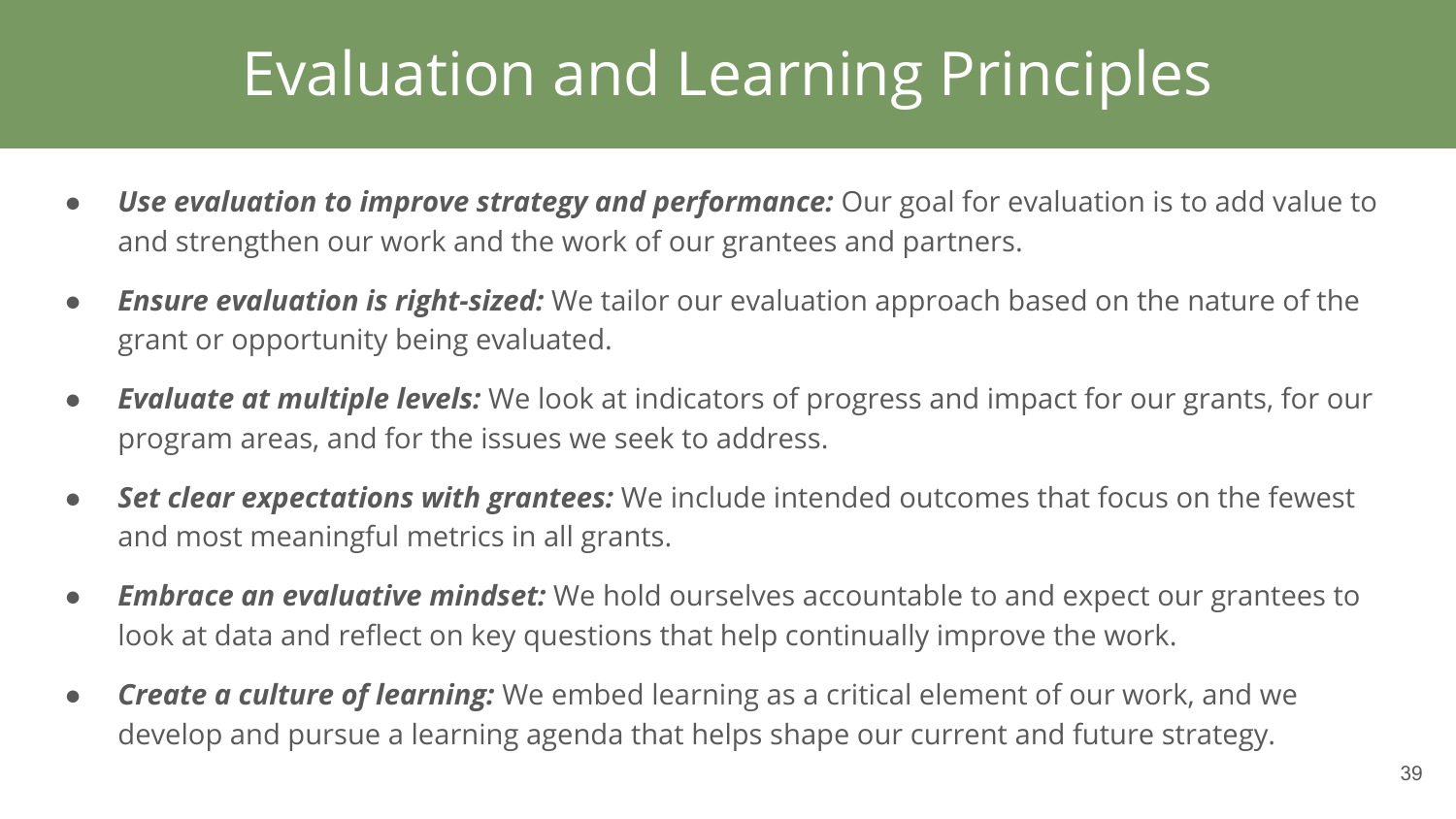#### Table of Contents

- Introduction
- Organizational Overview
- Service Area Data
- Program Strategy
- Evaluation and Learning
- **● Conclusion**

#### **Content**

● Final Thoughts